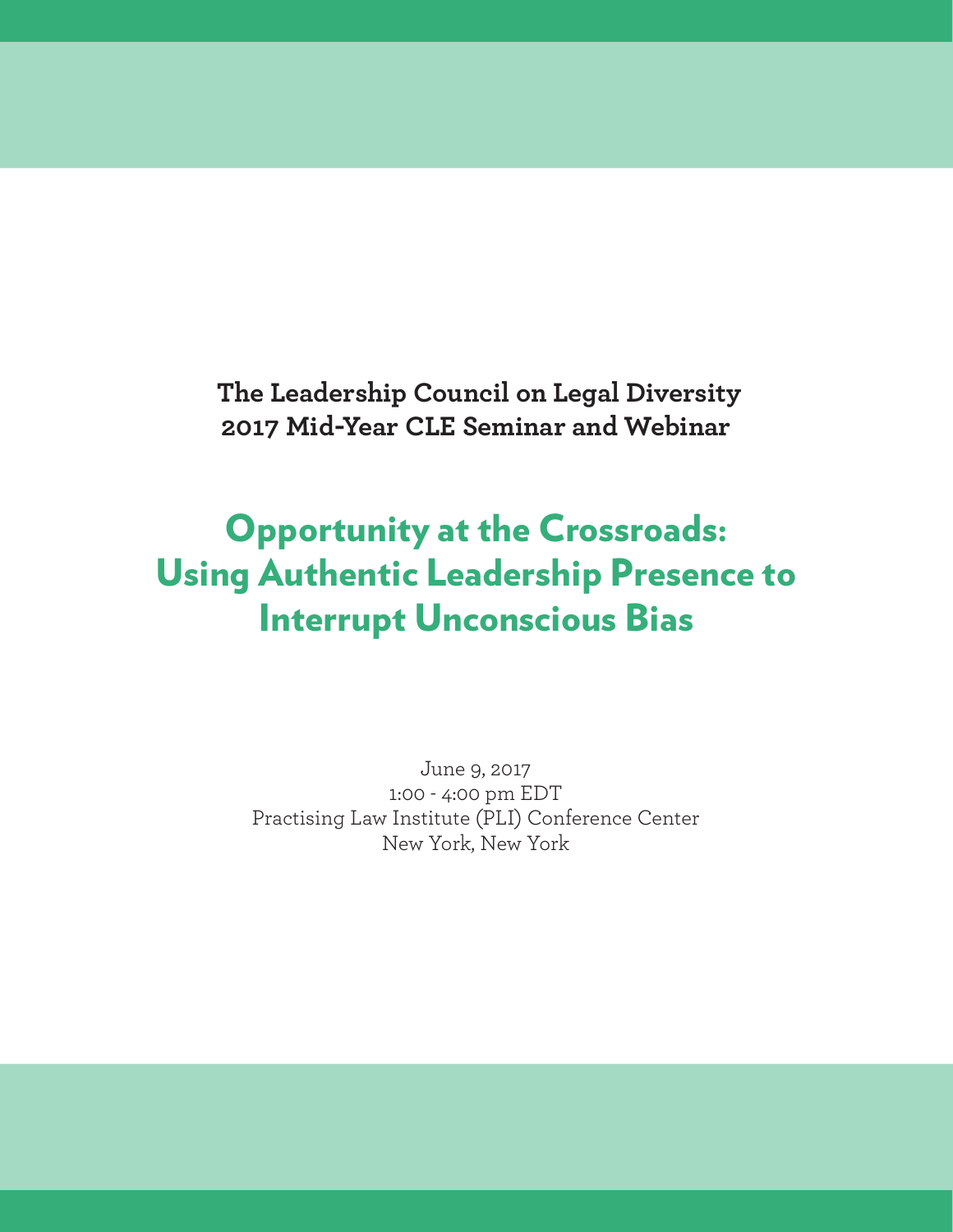## **Contents**

| $\hbox{N. Cornell Boggs III, Esq.} \label{eq:1}$ |  |
|--------------------------------------------------|--|
|                                                  |  |
|                                                  |  |
|                                                  |  |
|                                                  |  |
|                                                  |  |
|                                                  |  |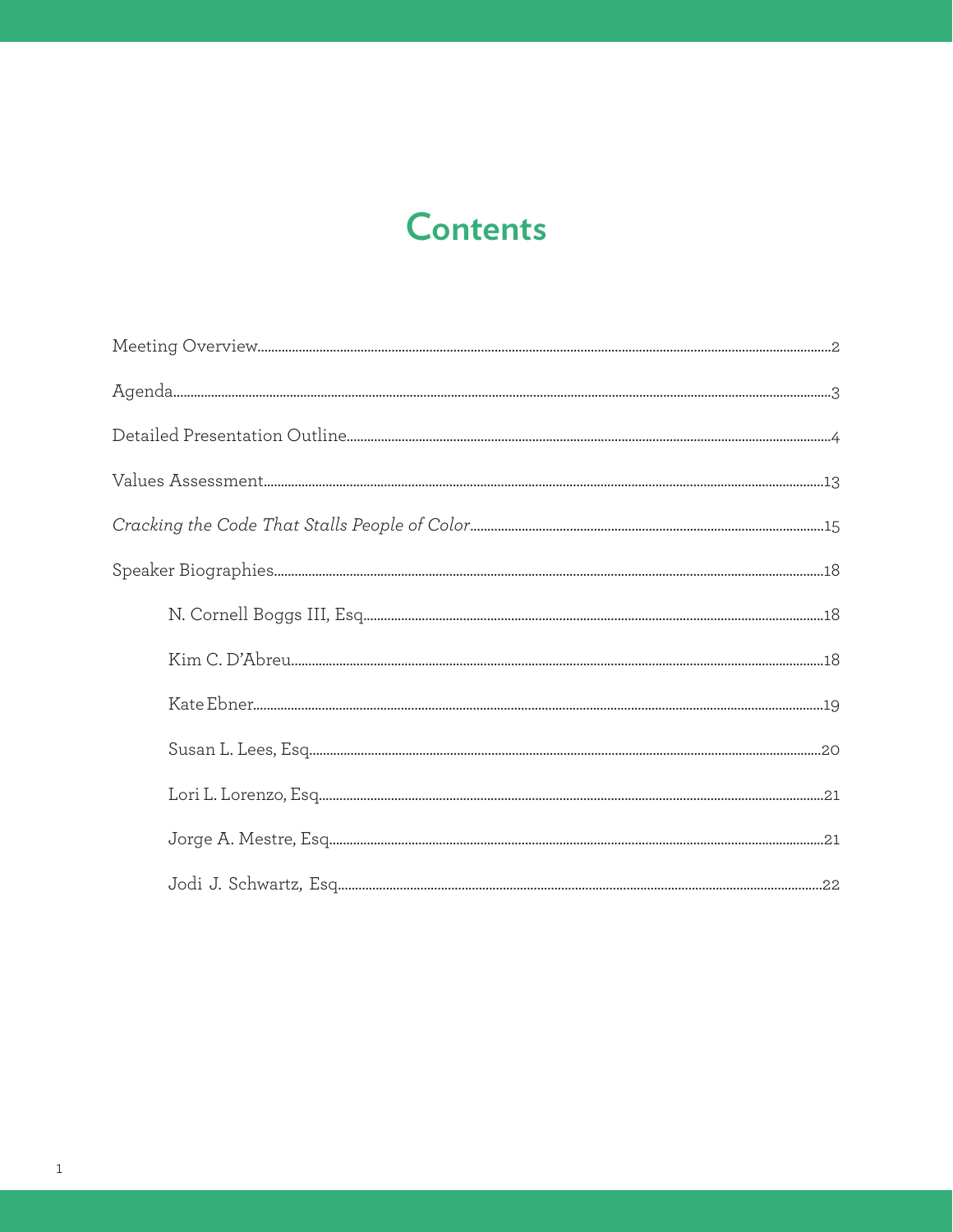# **Meeting Overview**

#### **Why You Should Attend**

The LCLD Mid-Year Presentation—*Using Authentic Leadership Presence to Interrupt Unconscious Bias*—will provide lawyers on the path to leadership with insights, tools, and strategies to build strong, influential relationships with clients and colleagues, even in the face of initial bias.

This program will move beyond traditional conversations about executive presence to explore the additional guidance that may be needed to help diverse lawyers to understand how the dynamics of diversity may affect one's self perception and the perception of others.

Together, we will identify and discuss the elements of presence that are particularly important for building credibility for diverse lawyers and how to bring those elements together in ways that can interrupt and transcend bias.

The LCLD Mid-Year Presentation—*Using Authentic Leadership Presence to Interrupt Unconscious Bias*—is open to any participant from LCLD Member organizations, including managing partners, general counsel, Fellows, Pathfinders, Scholars, diversity professionals, and others who aspire to leadership in the profession and are stakeholders on issues of surrounding diversity and inclusion within their law firm or corporate legal department.

The subsequent panel will feature practicing lawyers who will share their personal stories and experiences and offer practical tips, strategies, and ideas about developing a strong, authentic leadership presence, particularly when encountering the conscious or unconscious bias of others.

#### **What You Will Learn**

- Insights about how cultivating an authentic leadership presence as a lawyer can aid in moving beyond bias when building relationships with clients and others
- Tools for accessing and expressing an inner roadmap to authenticity
- A framework for using presence to interrupt and transcend bias
- Perspective and wisdom from accomplished lawyers whose personal experiences will provide guidance and strategies for attendees

#### **Intended Audience**

The LCLD Mid-Year Presentation— *Using Authentic Leadership Presence to Interrupt Unconscious Bias*—is open to managing partners, general counsel, diversity professionals, and other attorneys from LCLD Member organizations who are stakeholders on issues surrounding diversity within their law firm or corporate legal department.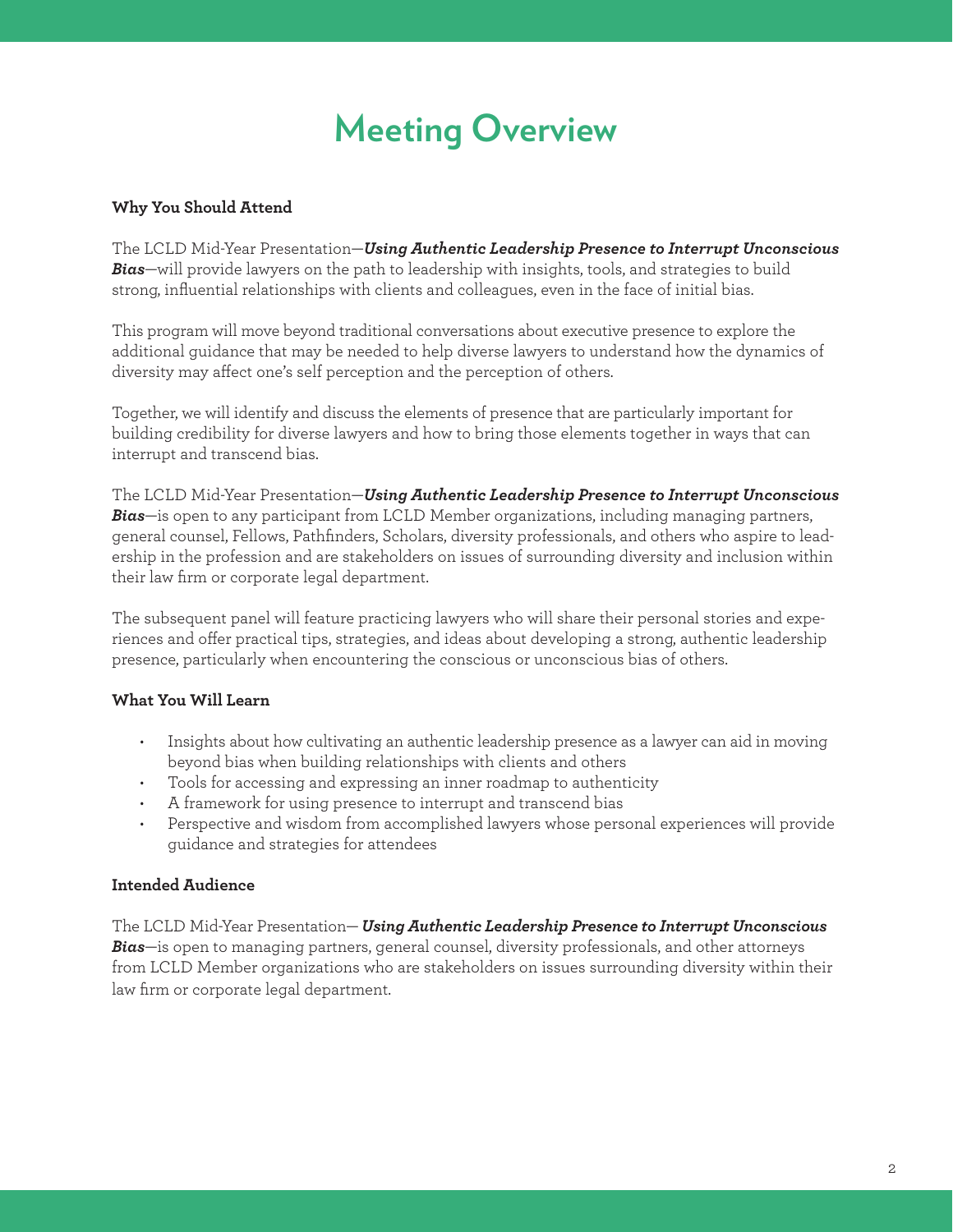# **Agenda**

| 12:00 - 1:00 PM | Networking Lunch                                                                                                                                                                                                                                                                                                                                                                                                                                                                |  |
|-----------------|---------------------------------------------------------------------------------------------------------------------------------------------------------------------------------------------------------------------------------------------------------------------------------------------------------------------------------------------------------------------------------------------------------------------------------------------------------------------------------|--|
| 1:00 - 3:00 PM  | Using Authentic Leadership to Interrupt Bias<br>Kate Ebner, Executive Director, Institute for Transformational Leadership; CEO,<br>The Nebo Company   Kim C. D'Abreu, Principal Consultant, Diversity<br>Dimensions Consulting; Leadership Coach, The Nebo Company<br>Moderated by Lori L. Lorenzo, Esq., Program Director, LCLD                                                                                                                                                |  |
|                 | Defining "authentic presence" in the context of lawyers who represent<br>$\bullet$<br>diversity in their firms<br>Identifying the nuances and implications of being "authentic" when not<br>$\bullet$<br>of the majority culture in your practice<br>Framework for using authentic presence to interrupt and transcend bias<br>$\bullet$<br>when communicating with legal colleagues and clients<br>Developing strategies that support success for diverse lawyers<br>$\bullet$ |  |
| 3:00 - 3:10 PM  | <b>Break</b>                                                                                                                                                                                                                                                                                                                                                                                                                                                                    |  |
| 3:10 - 4:00 PM  | A Discussion of Presence and Bias with the Leaders of the Profession<br>N. Cornell Boggs III, Esq., Executive Vice President and General Counsel, Toys<br>"R" Us   Susan L. Lees, Esq., Executive Vice President and General Counsel,<br>Allstate Insurance   Jorge A. Mestre, Esq., Managing Partner, Rivero Mestre<br>LLP   Jodi J. Schwartz, Esq., Partner, Tax, at Wachtell, Lipton, Rosen & Katz<br>Moderated by Lori Lorenzo, Esq., Program Director, LCLD                |  |
|                 | Discussion about experiences in developing strong, authentic leadership<br>$\bullet$<br>presence both in law firms and in-house legal departments and uses of<br>presence to meet, interrupt, and work through and beyond unconscious<br>bias<br>Defining the nuances of succeeding in law firm culture for lawyers of color                                                                                                                                                    |  |

• Identification of tips, tools, and "universal" advice based on the experiences of panelists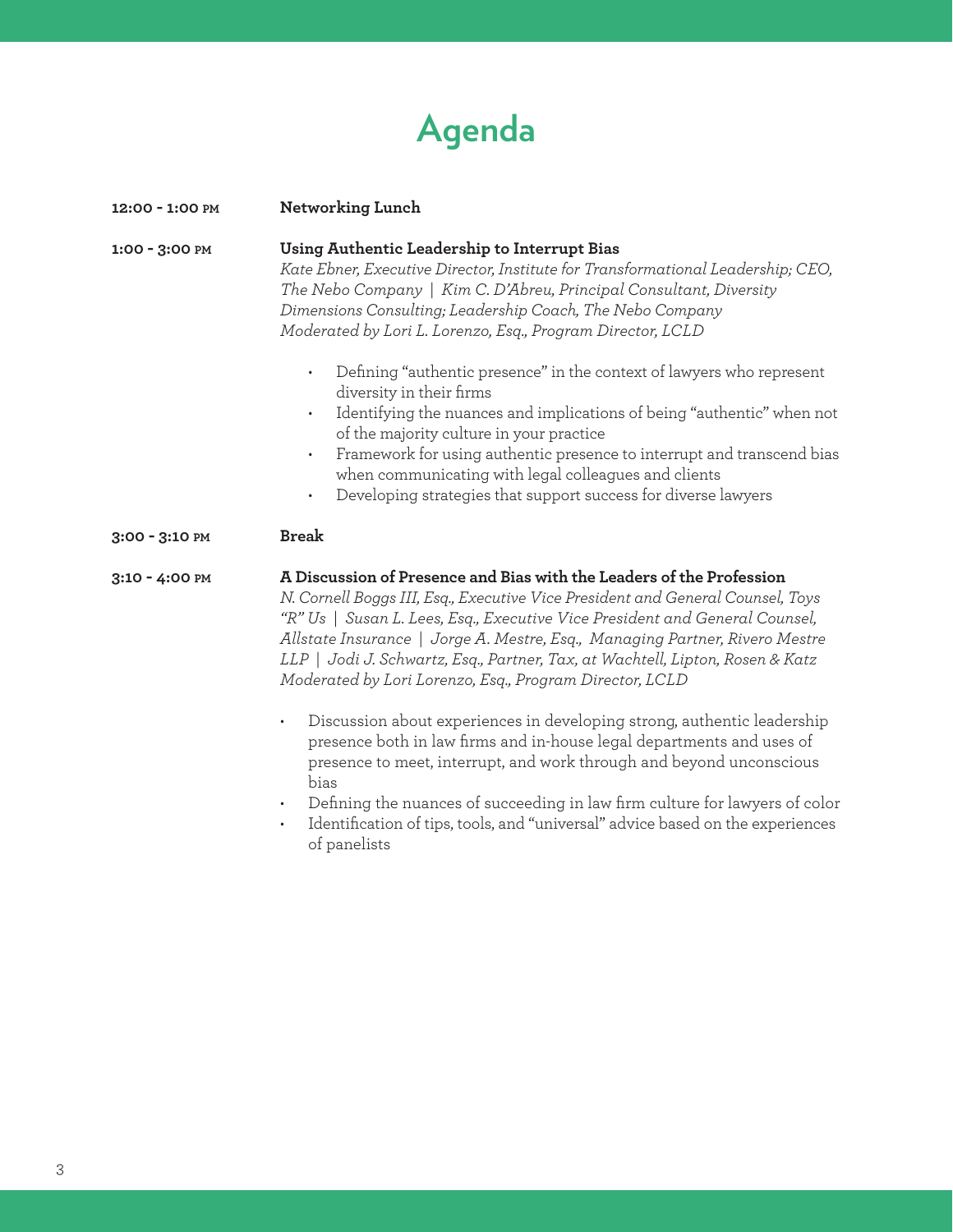## **Detailed Presentation Outline**

- 1) **Objective:** To move beyond traditional conversations about executive presence to explore the additional guidance that may be needed to help diverse lawyers *to discover strategies for recognizing and interrupting bias through conscious leadership presence.*
- 2) **Today, we'll be exploring how diverse lawyers can use authentic leadership presence to interrupt bias.**
	- a) Through the intentional cultivation of presence and a commitment to courageous authenticity, one can open up connections that are the basis of lasting, trust-based relationships with clients and colleagues.
	- b) Defining Key Terms:
		- i) Authenticity
		- ii) Leadership Presence
		- iii) Interrupt
		- iv) Bias
- 3) **Authenticity:** *"Authenticity* refers to the degree of congruence between internal values and external expressions. As a psychological construct, authenticity reflects general values of knowing, accepting, and remaining true to one's self by acting in accord with one's principles." (Laura Morgan Roberts)
	- a) Some researchers have extended the definition to include "the act of countering pressures to suppress one's social identity, and openly claiming one's race, gender, sexual orientation, religious background, or social class, among other social categories."
	- b) Authenticity is especially important for women's and minorities' position in groups.

#### 4) **Covering up and staying below the radar exacts a huge toll.**

- a) Suppressing one's authentic self can have dramatic consequences, including isolation, alienation, and disengagement, with predictable effects on commitment and performance.
- b) When people fail to express their true feelings and beliefs, they may suffer psychological and relational costs including tension, anxiety, and alienation. Hewlett and her colleagues at the Center for Work Life Policy conclude from their research on minority executives: "For many [professionals of color], the need to 'render invisible' their real identities has exacted a huge toll. For a substantial number, covering up and staying below the radar has produced isolation, alienation, and disengagement—with predictable effects on commitment and performance."8 Suppressing one's authentic self can have dramatic consequences, so it is important to uncover strategies for enhancing authenticity in the workplace. (Sylvia Ann Hewitt)
- 5) **Within the legal profession and in virtually any organization, it is worth acknowledging that some level of cohesion, conformance, and compliance by an individual is necessary.** And simultaneously firms may wrestle with the extent to which workers are expected to conform to the company's interest with personal, family, individual interest can be subordinate, placing organizational values in tension with authentic expression:
	- a) Innovation, authenticity, genuineness, diversity, self-expression, and flexibility.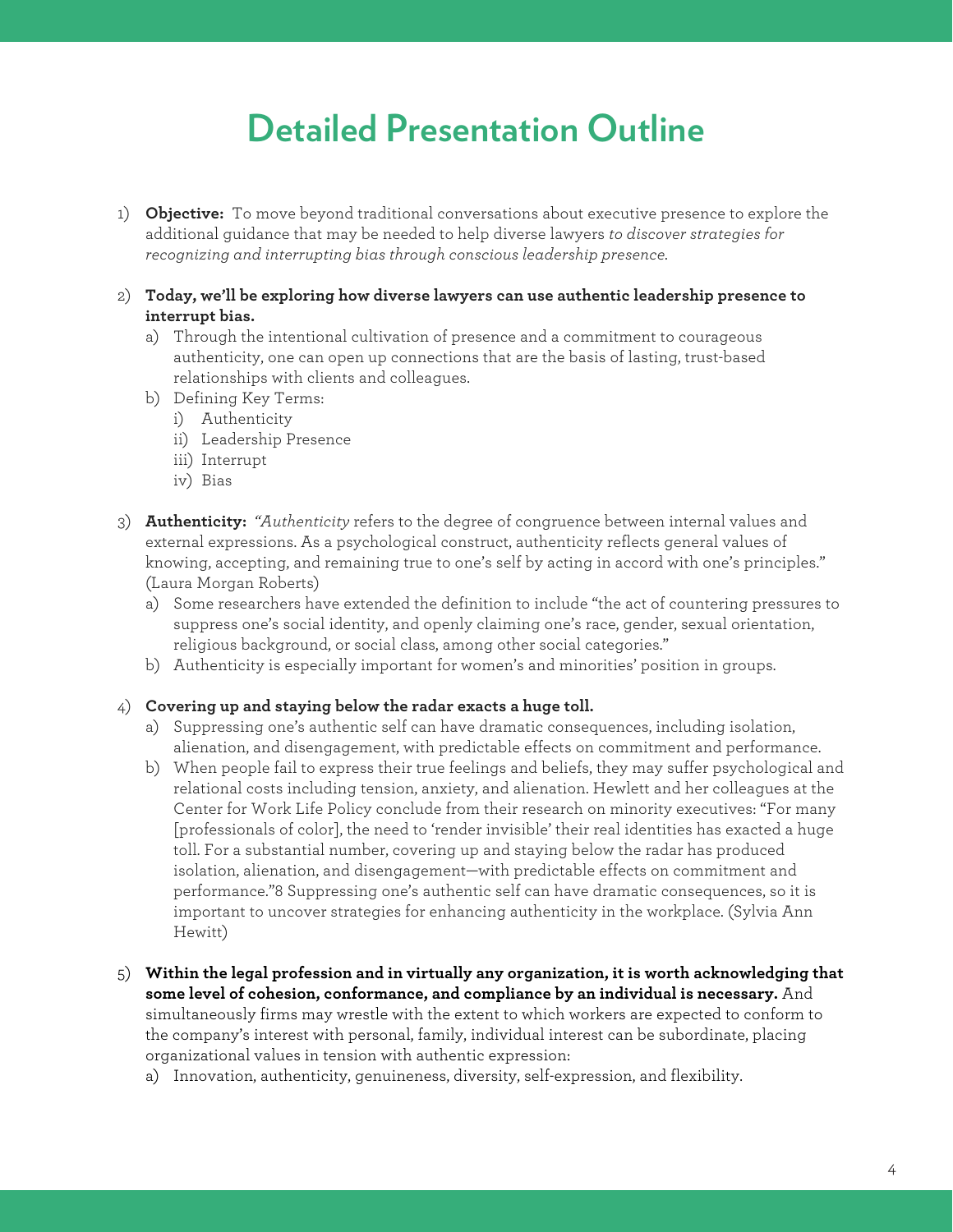- b) Productivity, credibility, expertise, predictability, trustworthiness, control, and standardization.
- c) It is important to uncover strategies for enhancing authenticity in the workplace in order to balance the dynamics of organizational culture and expectations and individual identity and culture.
- 6) **Authentic leaders are emotionally intelligent – self-aware as well as comfortable with the diversity provided by others.**
	- a) "Authentic leaders are comfortable in their skin; they know where they come from and who they are, and they know how to use their backgrounds to build a rapport with followers. Authentic leaders are not threatened by people with other origins; they welcome them. They are sensitive in communicating their origins and are aware of the differences in cultural attitudes toward their backgrounds. Authentic leaders know how to strike a balance between their distinctiveness and the cultures in which they operate." (Goffee and Jones)

#### 7) **What does it mean to be authentic at work?**

- a) True authenticity must include the full scope, depth, and breadth of one's identity. This means recognition of the strengths one's full identity brings and how those strengths might best be leveraged for your own benefit and for the good of your firm.
- b) Quote re: authenticity: "When you get me, you are not getting an image. You are not getting a figurehead. You're not getting a theme song. You're getting all of me. And I bring my stuff with me: my history, my past, Mississippi, Nashville. I'm coming in with the sistahs in the church. I'm bringing Sojourner Truth with me. The greatest thing about what I do is that I'm in a position to change people's lives." (Oprah Winfrey, 2001)

#### 8) **Emotional intelligence is the differentiator between good lawyers and great leaders. Emotional intelligence is essential for recognizing and transcending bias.**

- a) "Great leaders move us. They ignite our passion and inspire the best in us. When we try to explain why they are so effective, we speak of strategy, vision, or powerful ideas. But the reality is much more primal. Great leadership works through emotions." (Daniel Goleman, Emotional Intelligence)
- b) Goleman's Emotional Intelligence Framework (Self-Awareness, Self-Management, Social Awareness, Relationship Management) provides a simple model for learning and growing as a lawyer/leader through relationships with others.
	- i) Emotional intelligence is the basis of great relationships, trust, and credibility.
	- ii) Emotional intelligence begins with self-awareness. With greater awareness, one can see more choices and can manage challenging situations more effectively.
	- iii) We will explore how the Goleman's model plays together with authentic leadership presence and strategies for interrupting bias as we move through today's program.

#### 9) **How do you know when presence is present?**

- a) Presence is the fundamental way a leader can engage the full energies and dedication of others to a common end.
	- i) This use of presence is called *Leadership* Presence.
- b) Leadership presence is the fundamental ability to connect authentically with the thoughts and feelings of others, in order to motivate and inspire them toward a desired outcome.
- c) What does authentic leadership presence look like in the practice of law?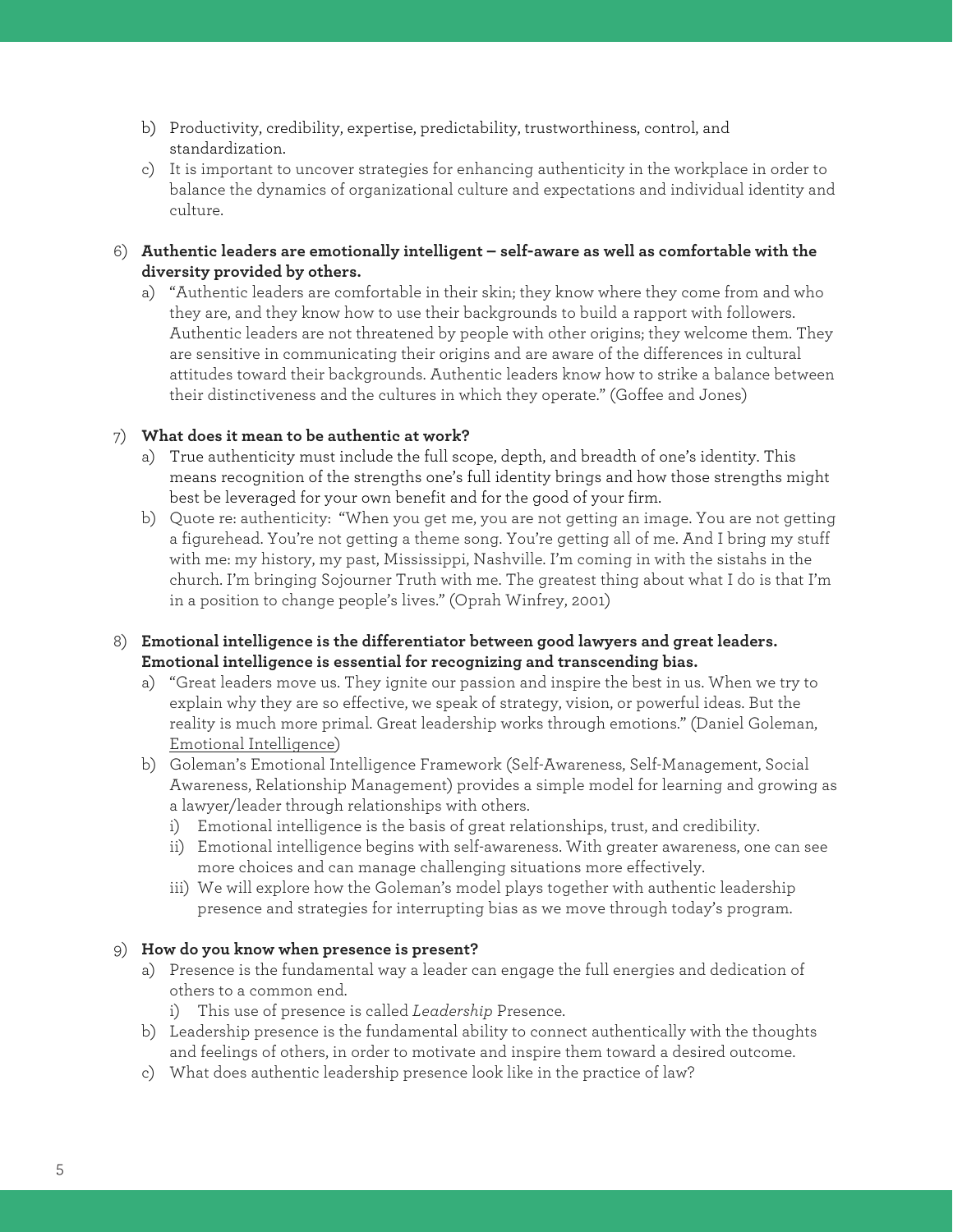#### 10) **Mehrabian Study: 7-38-55% Rule**

- a) Why do we trust someone? What makes someone credible?
- b) When the speaker is communicating feelings or attitudes face-to-face *and* there is incongruence, the **believability** of their message is influenced:
	- i) 7% by content
	- ii) 38% by voice, tone, tempo
	- iii) 55% by body language
	- iv) 93% of building trust/credibility is communicated via the body!
	- v) Leadership presence builds credibility

#### 11) **We each have a "signature" presence whether or not we consciously pay attention to our presence.**

a) Exercise:

- i) Reflect in writing: (3 minutes)
	- (1) How do you describe your own presence?
	- (2) What feedback have you received about your presence?
	- (3) How would you like others to experience you in professional settings and as a lawyer and leader in the legal profession?
	- (4) What gets in your way or holds you back from bringing the presence that you intend?
- ii) Dyads: Share your thoughts with a colleague. (7 min)
- iii) Full Group Debrief: (5 min)

#### 12) **CTI research finds that professionals of color, like their Caucasian counterparts, prioritize gravitas over communication, and communication over appearance.**

- a) Yet, "cracking the code" of executive presence presents unique challenges for professionals of color because standards of appropriate behavior, speech, and attire demand they suppress or sacrifice aspects of their cultural identity in order to conform.
- b) They overwhelmingly feel that EP at their firm is based on white male standards African Americans, especially, were 97% more likely than their Caucasian counterparts to agree with this assessment — and that conforming to these standards requires altering their authenticity, a new version of "bleached-out professionalism" that contributes to feelings of resentment and disengagement.
- c) People of color already feel they have to work harder than their Caucasian counterparts just to be perceived "on a par" with them; more than half (56%) of minority professionals also feel they are held to a stricter code of executive presence standards. (Sylvia Anne Hewitt)

#### 13) **Unconscious Bias:**

- a) Unconscious bias is simply listening through the lens of our experiences. Our brains are hard-wired to create shortcuts and associations both as a "fight or flight" evolutionary response and to efficiently manage millions of pieces of data/stimuli.
- b) The problem with unconscious bias is that decisions are made every day that can have an adverse impact in the workplace especially in hiring, promotion, rewards, assignments, and professional development.
- c) Have you experienced bias—unconscious or conscious—in the workplace as you practice law?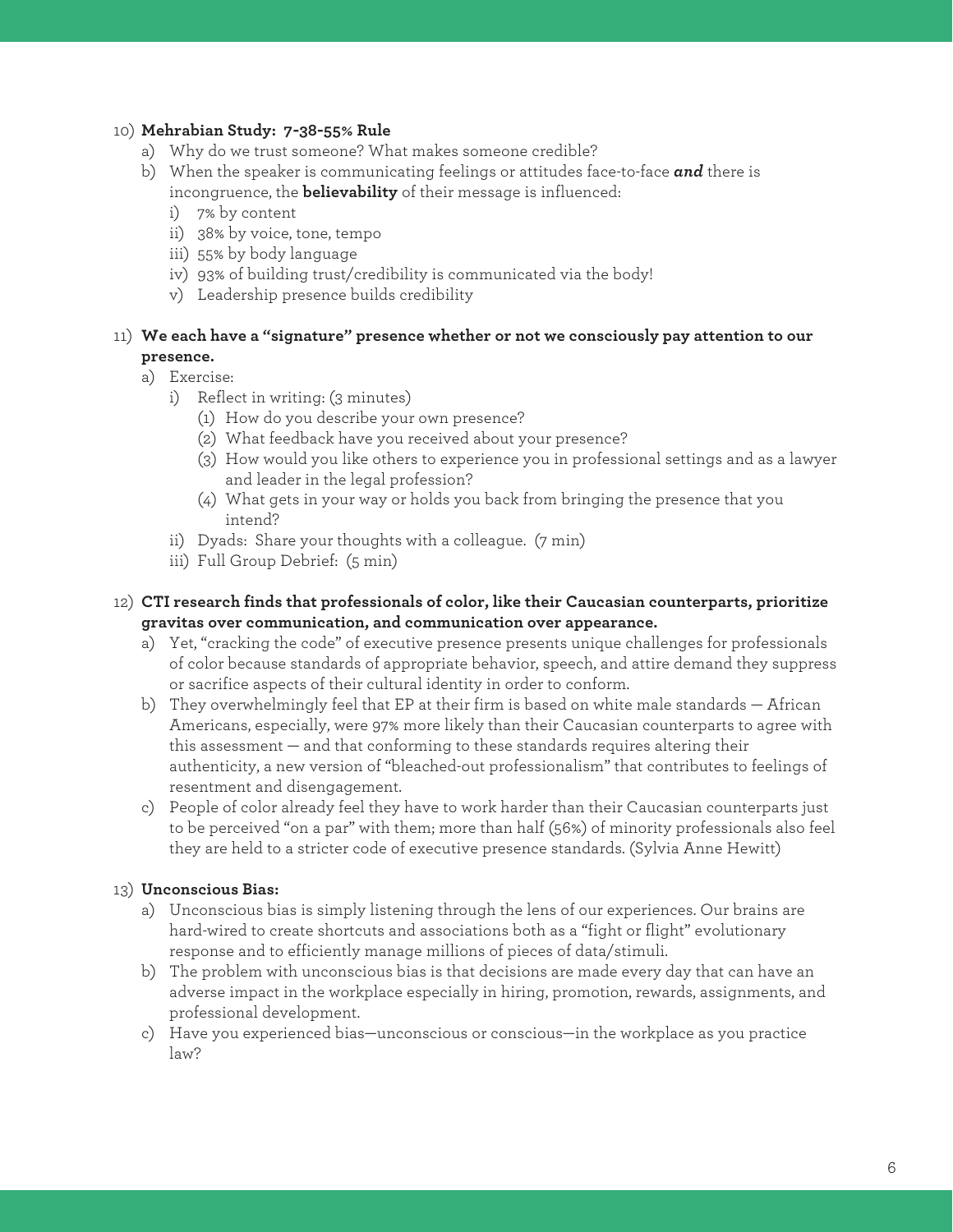- 14) **Diverse lawyers must balance the tension between authenticity and law firm culture and interests.**
	- a) Within the legal profession and in any organization, it is worth acknowledging that some level of cohesion, conformance and compliance by and individual is necessary. And simultaneously firms may wrestle with the extent to which professionals are expected to conform to the company's interest with personal, family, individual interest can be subordinate, placing organizational values in tension with one another:

#### 15) **The PRES Leadership Presence Model: (Being Present, Reaching Out, Expressiveness, Self Knowing) provides a framework for understanding the elements of leadership presence.**

- a) The PRES Model draws attention to all four aspects of emotional intelligence.
	- i) Being present is the basis of self-awareness.
	- ii) Reaching out and Expressiveness speak to self and social awareness, self and relationship management.
	- iii) Self knowing refers directly to self awareness and self management and is the basis of both great leadership and authentic leadership presence.

#### 16) **What happens to leadership presence in the face of bias?**

- a) Knowing oneself on a "good day" is one thing; under pressure and, especially, in the face of bias, one can be thrown off and lose access to authentic presence.
- b) Encountering bias can lead to loss of resilience and flexibility, sense of personal choice. Loss of connection, listening, and empathy, incongruent body language and message, and loss of access to inner wisdom, values, and history.

#### 17) **The Five R's Framework (Recognize, React, Regroup, Respond, Renew) is a helpful tool for understanding how to interrupt and move beyond bias with authentic presence.**

#### a) **Recognize:**

- i) Think of a time when you have been treated in a way that demonstrated bias to you.
- ii) What happened?
- iii) How did you handle this challenge?
- iv) What worked/didn't work in this situation?
- v) How did you feel emotionally and physically when you experienced this situation?
- b) **The pressure to disprove a stereotype can add stress and give diverse lawyers an additional "task" in a professional situation.**
	- i) "In addition to learning new skills, knowledge, and ways of thinking—or in addition to trying to perform well in a workplace—you area also trying to slay a ghost in the room, the negative stereotype and its allegation about you and your group. You are multitasking and because the stakes involved are high—survival and success versus failure in an area that is important to you, multitasking is stressful and distracting." (Claude Steele, 2010)
	- ii) "Non-white leaders must be bi-culturally fluent—leading in ways that resonate with their own racial group or sense of self while also connecting with the dominant ways of working in a white dominated environment." (Ospina, Foldy, 2009)
	- iii) In emotional intelligence terms, one's ability to recognize bias relates to both self awareness ("Am I being too sensitive?") and social awareness (understanding and even empathy with another person).
	- iv) Our ability to "show up" fully and authentically depends upon the context in which we find ourselves.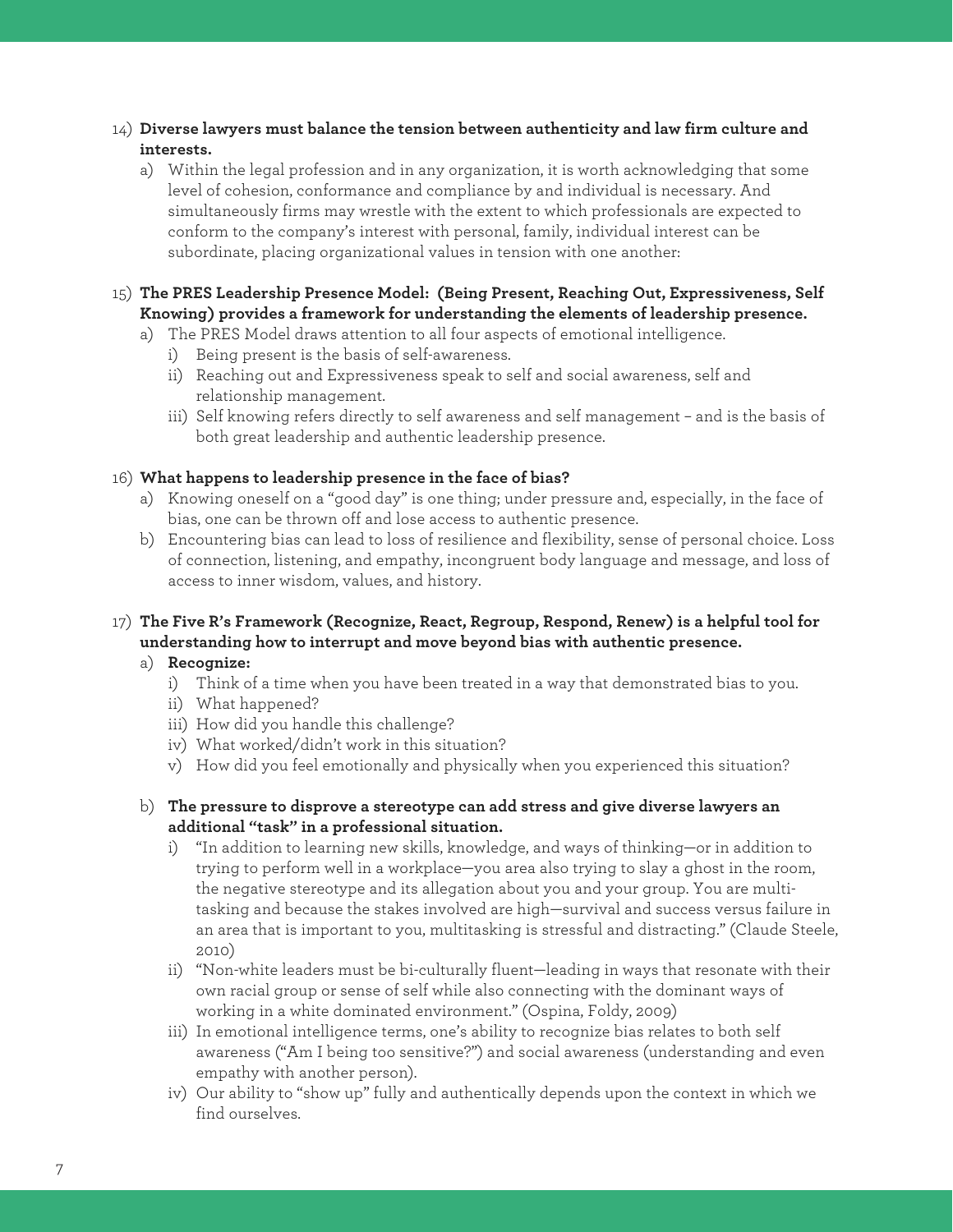- (1) Discussion:
	- (a) How do you think the legal context in which you work impacts your identity both inside and outside of the firm or organization?
	- (b) How does your context "shape" your authentic presence?

#### c) **React**

- i) Initially, as we worked through the 5 R's Framework, we chose the word "recoil" rather than "react" to describe the second movement of interrupting and transcending bias through presence. Recoil seems to accurately describe the feeling and instinct one has after recognizing bias in another.
	- (1) However, we selected "react" because it offers a direct connection to the EI concept of self-awareness and self-management.
	- (2) In recognizing our reaction to another person, we can then begin to separate the emotional reaction from our choice of action (regrouping).
- ii) Neuroscience shows us that, under stress, the reactionary brain narrows its focus, loses executive functioning in favor of quick action and short-term response over relationship.
	- (1) This is called an amygdala "hijack."
	- (2) Without awareness that an amygdala hijack is occurring, one might react in a way that damages a key relationship and limits one's own options.
	- (3) Authentic leadership presence is responsive, but able to manage reactivity.
	- (4) Video Awareness Test: Moonwalking Bear.
	- (5) The reactionary brain shifts into "whack a mole" mode and jumps defensively on the next thing that happens. You can see how this can have a negative effect on one's presence, credibility, and effectiveness.

#### d) **Regroup**

- i) "Before heading into a situation where we may be challenged, we can reduce our anxiety by reaffirming the parts of our authentic best selves we value most.
	- (1) When we feel safe with ourselves, we become significantly less defensive and more open to feedback, making us better problem solvers, too." (Amy Cuddy, Presence)
- ii) Values, self-affirmation, and presence
	- (1) Our values are who we are because they are the basis of our behavior and serve as inner guide points for our choices and actions.
	- (2) Once you recognize your core values, you can make leadership and life choices that are true to who you are.
	- (3) The more you make choices that are aligned with your values, the more satisfying and fulfilling your life becomes and the more effective you are as a leader.
- iii) Discover your values as anchors to an authentic presence and identity:
	- (1) What do I stand for? Why?
	- (2) What do I believe in? Why?
	- (3) What am I passionate about? Why?
	- (4) Just what is it that I really care about? Why?
	- (5) What makes me jump for joy? Weep and wail? Why?
	- (6) Can you name your top four values?
		- (a) Exercise: Values Alignment
			- (i) Take five minutes to discuss in pairs (or jot down) a way in which your identity and values are congruent and with and incongruent with your firm's or organization's values.
			- (ii) What could you or your organization do to strengthen this alignment?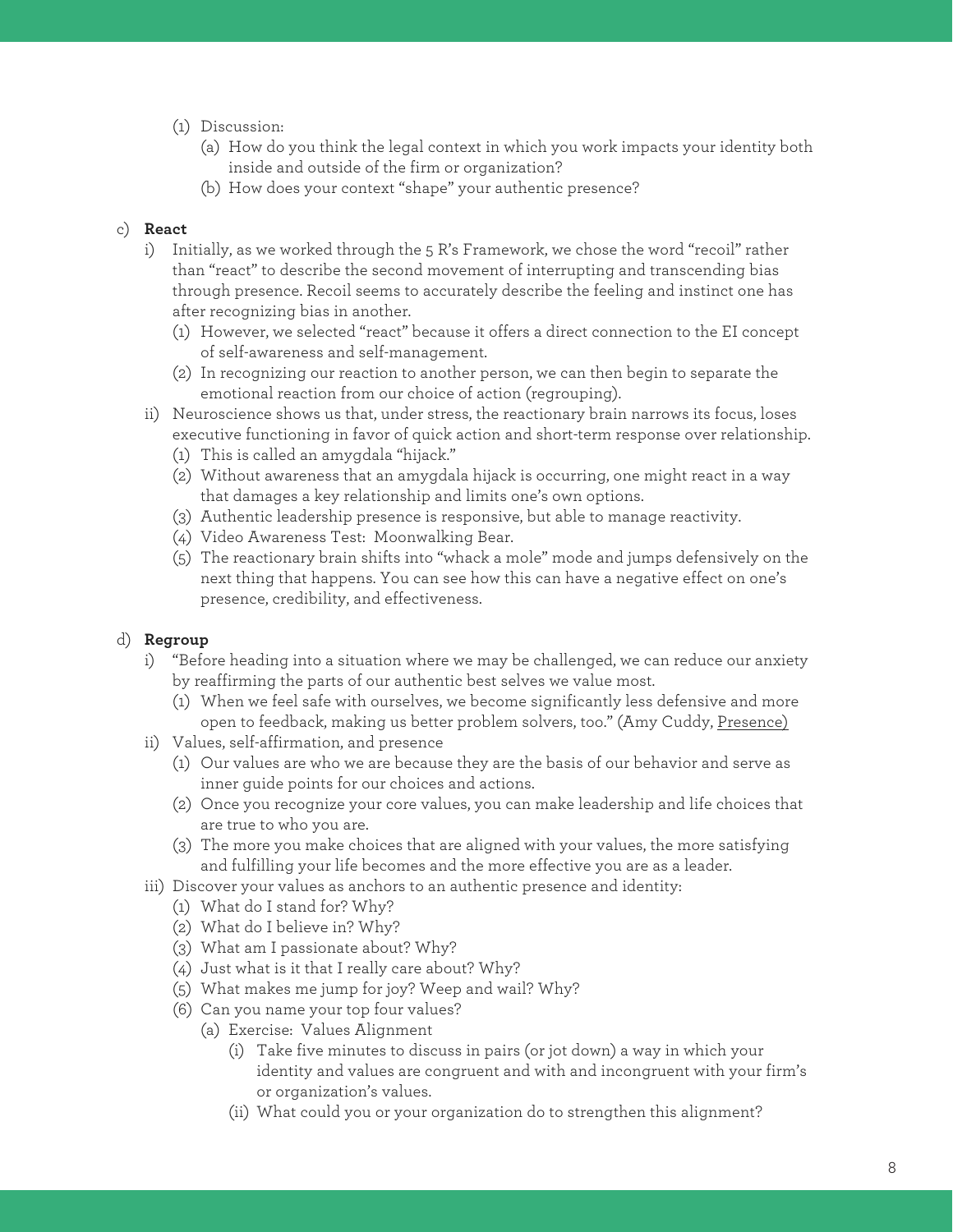- iv) Centering is a strategy for regrouping.
	- (1) Center is a state or attitude as well as a specific posture or way of acting. It is a state where we come into relationship with our bodily self in a way that is balanced and present.
	- (2) Center is your energetic base camp.
	- (3) We line up our structure in order to connect with that balance within.
	- (4) Centering is not an end in itself but a self-connection we can carry into our dialogue with others, our work, and the deeper aspects of who we are. (Source: Anatomy of Change, Richard Strozzi Heckler (1993))
- v) The S.T.O.P. tool offers a way to regroup as well:
	- (1) S: Stop what you are doing.
	- (2) T: Take a cleansing breath.
	- (3) O: Observe your thoughts, feelings, and emotions.
	- (4) P: Proceed with awareness, love, and self-compassion.
- vi) To return to center, notice your thoughts *and* your body.
	- (1) Thoughts:
		- (a) Name your reaction—write it down.
		- (b) Ask a question—of self or others.
		- (c) Think of someone or some place that you love.
		- (d) Name one thing that you appreciate about this person or the situation you are facing.
		- (e) Shift your focus—what's your intention here? What matters most?
		- (f) Think of a moment in your life when you were proud.
		- (g) Notice what shifts in your body as your thoughts shift.
	- (2) Body:
		- (a) Feel yourself fully in your length, width, and depth.
		- (b) Bring awareness to your feet, hands, head, and breath.
		- (c) Take a deep breath—drop your breathing to your heart center or belly.
		- (d) Connect both feet with the ground/floor.
		- (e) Relax your jaw, forehead, and eyes.
		- (f) Pull your shoulders up and down your back.
		- (g) Notice your hands and grip.
		- (h) Check your overall shape and posture as you sit or stand.
		- (i) Hold your left little finger.
		- (j) Invite relaxation or breath into constricted places.
- vii) When you are centered, you are able to access your resources, values, history, strengths, and wisdom to make wise choices that build credibility and relationship as you choose how you will interrupt bias and move beyond it.
	- (1) The "centered brain" can access its executive functions in the face of bias.
	- (2) Forward-looking.
	- (3) Sees bigger picture.
	- (4) Retains perspective and can see "forest through trees."
	- (5) Maintain composure and inner balance even in adverse and extreme circumstances.
	- (6) Aligns and inspires others through leadership communication.

#### e) **Respond**

- i) Choose your response. What are your options?
- ii) Consider using a simple phrase that buys you time and opens up the possibility of greater understanding, empathy, and reconciliation: "Tell me more…"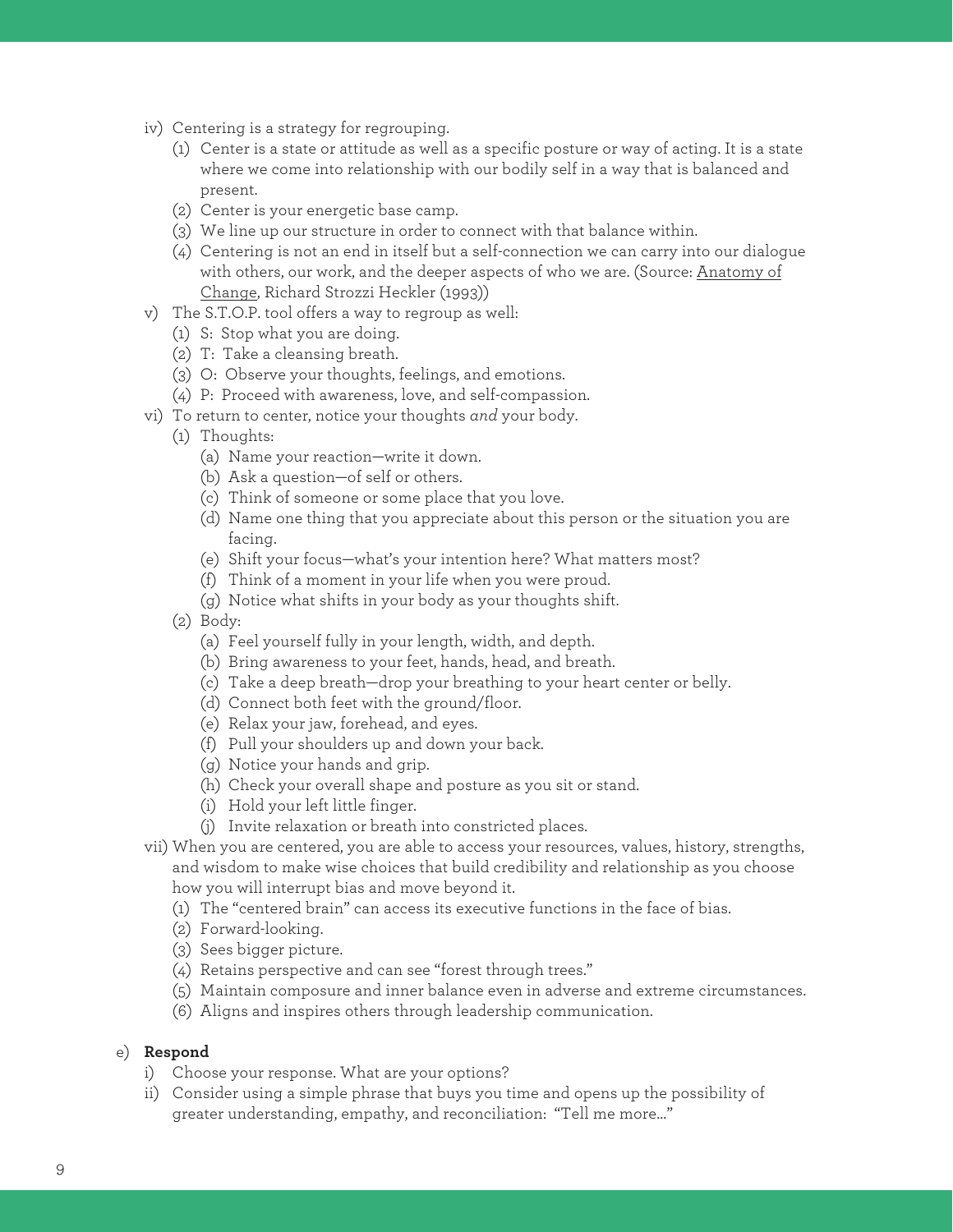- iii) Responding means bringing your voice to express your perspective.
	- (1) "People are constantly observing your behavior and forming theories about your competence, character, and commitment, which are rapidly disseminated in your workplace. It is only wise to add your voice in framing others' theories about who you are and what you can accomplish." (Laura Morgan Steele)
- iv) Focus on what you can control, not what you can't.

#### f) **Renew**

- i) Make it a priority to renew yourself.
	- (1) Build an intentional self-care plan.
	- (2) Be fully clear on your values in the context of organizational dynamics.
	- (3) Engage a support network, including mentors, friends, and sponsors with and outside of the workplace.
		- (a) What does support look like to you?
	- (4) Other ideas?

#### g) **Strategies for using authentic leadership presence to interrupt and overcome bias.**

- i) Encountering bias may be inevitable, but you do not need to be at the mercy of the situation. With awareness and attention to the 5 R's, you can sustain connection with yourself and others during challenging moments.
- ii) With your last partner, describe a situation that you currently face at work in which you fear there may be bias. **Recognize** the situation by describing it in brief to your partner. Describe your initial **Reaction** and the reaction or response that you would prefer to bring. **Regroup** by naming the value in which you will anchor your response. **Respond** by identifying the actions you'd like to take. **Renew** by planning how you will support yourself before, during, and after the conversation.
	- (1) (5 minutes each; put emphasis on identifying a values-based response and identifying the renewal steps you will take to support yourself.)

#### h) **When Bias Occurs: Strategies for Authentic Leadership Presence**

- i) Hold a clear, conscious intention for yourself as a professional.
- ii) Choose to connect rather than withdraw.
- iii) Draw upon your values to align your inner identity and outward demonstration.
- iv) Tap into your identity as source of strength, courage, and confidence.
- v) Aim for deeper connections.
- vi) Adopt a centering practice.
- vii) Use the STOP practice each day.
- viii) Pause and identify sources of resilience and cultural anchors.
- ix) Add Presence to meeting preparation:
	- (1) What's the presence you want to convey?
	- (2) How will you express this through your energy, mood, and body?
	- (3) Identify/do a practice that will help cultivate this.
- x) Seek feedback: "What do you notice about my presence as you talk with me?"
- xi) Exercise your social capital if needed.
- xii) Make self-care and renewal a priority.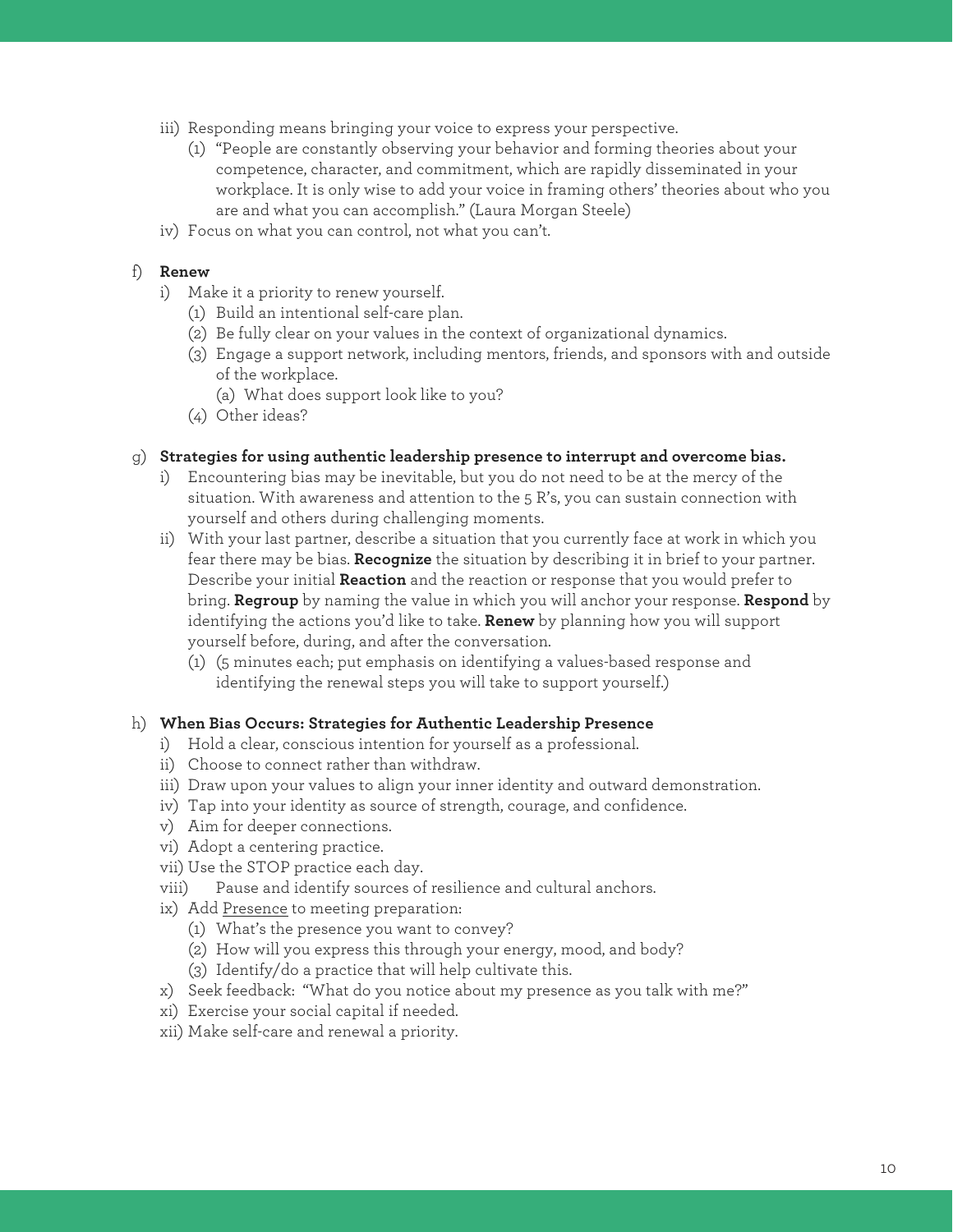- i) **Working with authentic presence requires awareness, intentionality, commitment to the 5 R's, time, feedback, and practice.**
	- i) "When people draw upon or integrate different parts of their identities they are more creative in generating new ideas and solving problems. People who construct more positive identities are also better able to cope with threats to their identities, such as being criticized harshly or demeaned at work." (Laura Morgan-Roberts)
	- ii) Remember, you have a choice.
		- (1) Between stimulus and response, there is a space. In that space is our power to choose our response. In our response lies our growth and our freedom. (Viktor Frankl)

#### j) **Closing**

i) What will you take from today's conversation?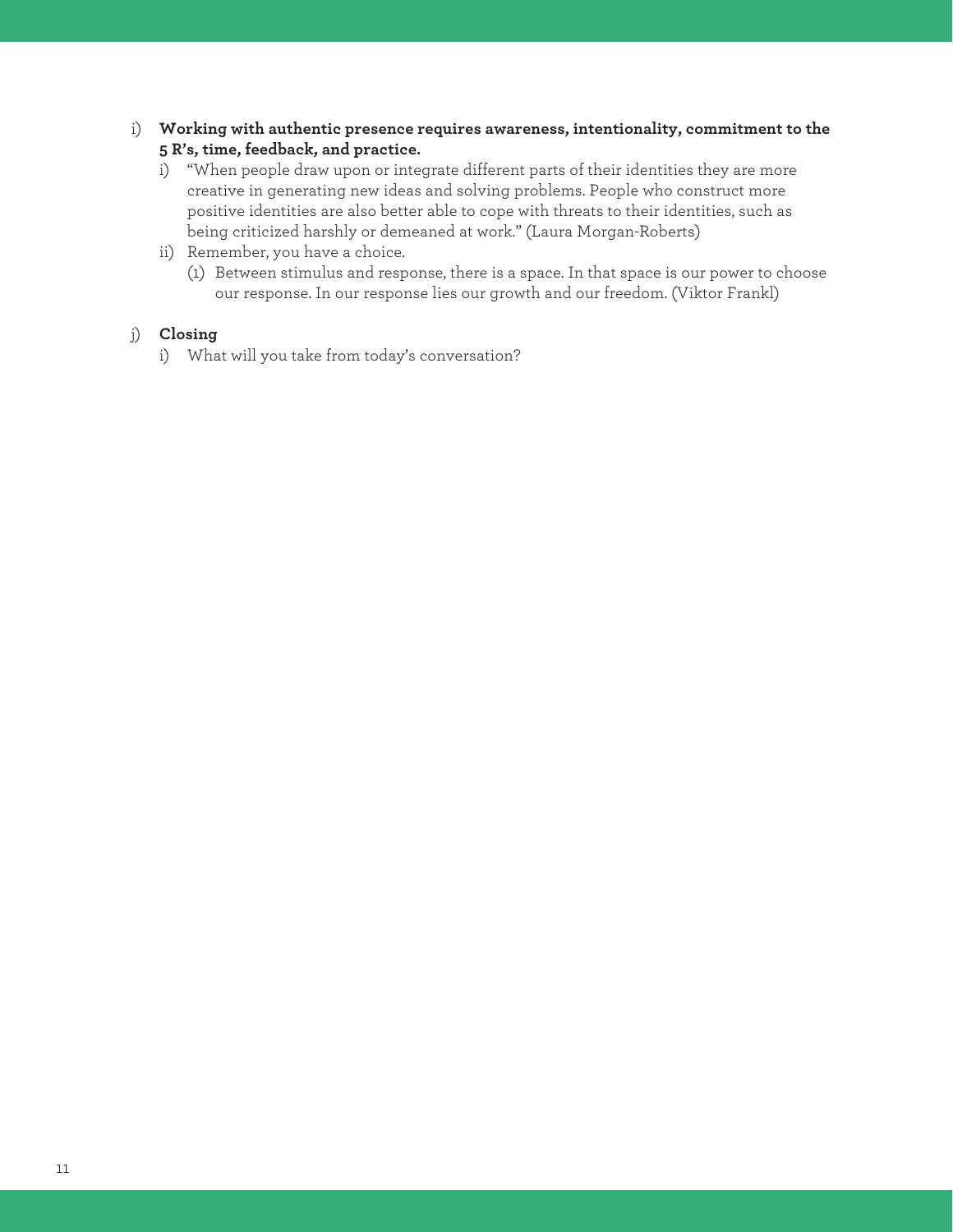#### **References**

Reeves, A. N. (2014). Written in black & white: exploring confirmation bias in racialized perceptions of writing skills. Yellow Paper Series. Chicago, IL: Nextions LLC. http://www. nextions. com/wpcontent/filesmf/13972237592014040114Writtenin BlackandWhiteYPS. pdf.

Steele, Claude. (2010) Whistling Vivaldi :and other clues to how stereotypes affect us New York : W.W. Norton & Company.

Hewlett, Sylvia Ann. (2014) Cracking the Code That Stalls People of Color. https://hbr.org/2014/01/cracking-the-code-that-stalls-multicultural-professionals.

Steele, C. M. (1997). A threat in the air: How stereotypes shape the intellectual identities and performance of women and African-Americans. American Psychologist, 52, 613-629.

Hurt, Janet (2017) Black female physicians face challenges just doing their jobs http://medicaleconomics.modernmedicine.com/medical-economics/news/black-female-physiciansface-challenges-just-doing-their-jobs?page=0,0. Accessed May 15, 2017.

Dutton, J. E., Roberts, L. M., & Bednar, J. (2010). Pathways for positive identity construction at work: Four types of positive identity and the building of social resources. Academy of Management Review, 35(2), 265-293.

Amy Jen Su, Muriel Maignan Wilkins (2013) Own the Room: Discover Your Signature Voice to Master Your Leadership Presence.

Dutton, Jane E., Spreitzer, Gretchen M. (2014) How to Be a Positive Leader: Insights from Leading Thinkers on Positive Organizations.

D'Abreu, Kim C. (2017) https://www.linkedin.com/pulse/becoming-authentic-leader-toolboxprofessionals-color-kim-d-abreu Accessed May 15, 2017.

Ospina, Sonia M, Foldy Erica G. (2009) Race and Leadership: Implications for Leaders of Color and Leadership Development Programs Addressing Issues of Diversity. The Leadership Quarterly 20: 876–896.

Strozzi-Heckler, Richard, The Anatomy of Change

Morgan Roberts, Laura (2014), Positive Identity Construction, How to Be a Positive Thinker: Insights from Leading Thinkers on Positive Organizations, edited by Jane E. Dutton and Gretchen M. Spreitzer, Leadership and Change PhD Program, Antioch University

Morgan Roberts, Laura, "Bringing Your Whole Self to Work," EBSCO Publishing: eBook Collection, Antioch University AN 492808, Copyright 2007, Wiley.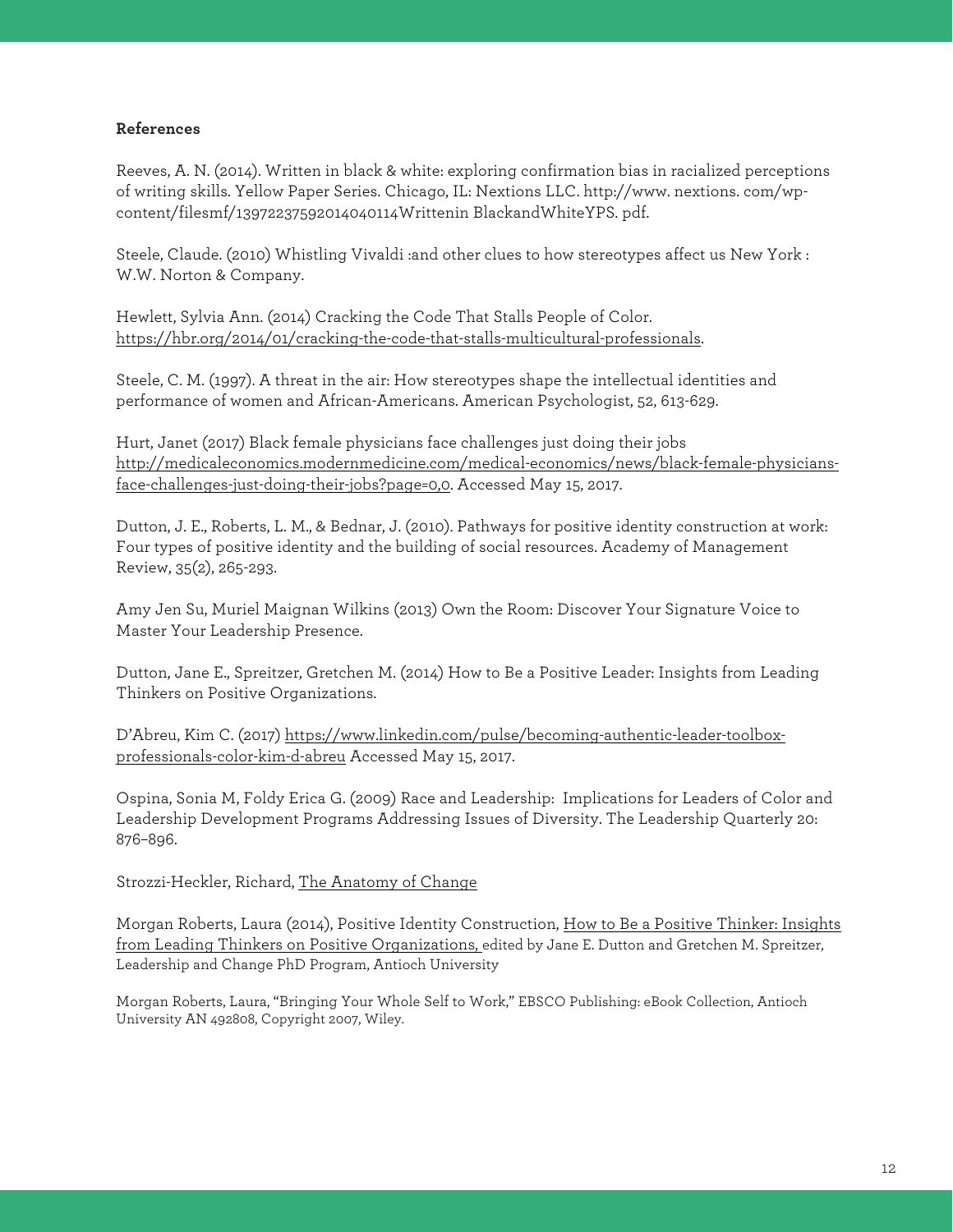

# **Values Assessment**

**Instructions:** Clarifying your primary values is a very important process. Our values are *who* we are because they serve as inner guides for our choices and actions. Once you recognize your core values, you can make leadership and life choices that are true to who you are. The more you make choices that are *aligned* with your values, the more satisfying and fulfilling your life becomes and the more effective you are as a leader.

To discover your values, consider the following questions:

- What do I stand for? Why?
- What do I believe in? Why?
- What am I passionate about? Why?
- Just what is it that I really care about? Why?
- What makes me jump for joy? Weep and wail? Why?

Please select the four values from the next page that are most meaningful to you. (Ask yourself the question, "Which values are as important to me as the air I breathe?") This is a sample list. Feel free to add values that are missing for you.

After you have selected your values, answer the following questions in writing for each of your values:

- 1. Why I chose this value?
- 2. How do I honor this value in my life?
- 3. What happens to me when I'm not actively honoring this value?
- 4. How am I as a person when this value is being honored?

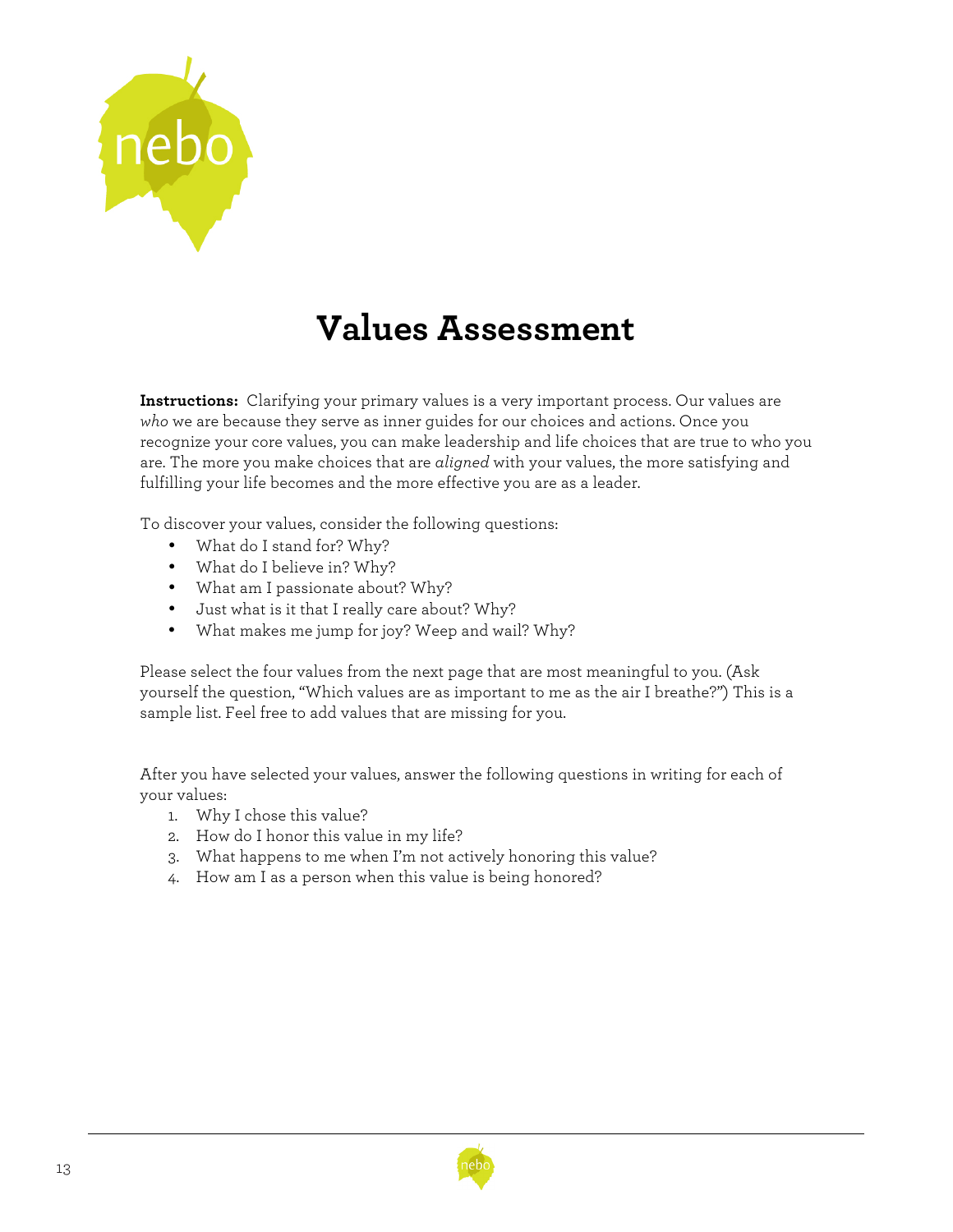Acceptance Accomplishment Achievement Acknowledgment Adventure Advancement Aesthetics Authenticity Autonomy Balance Beauty Challenge Clarity Collaboration Communication Community Compassion Connection Contribution Courage **Creativity** Culture Education Empathy Empowerment Excellence Expertise Exploration Fairness Family Fitness Financial Security Freedom Friendship Fulfillment Full Self -Expression Fun Generosity Harmony Health / Well -Being Helpfulness Heroism Honesty Humor Imagination Independence Integrity

Intimacy Joy Knowledge Love Leadership Loyalty Money Mastery Nature Order Peace Personal Growth Philanthropy Power Practicality Precision Presence Prestige Recognition Relationship Resilience Respect Responsibility Risk Taking Romance Security Service Spirituality Spontaneity Stability Status Success Teamwork Trust Truth Variety Volunteerism Wealth Winning Wisdom Work Other:  $\_\_$ 

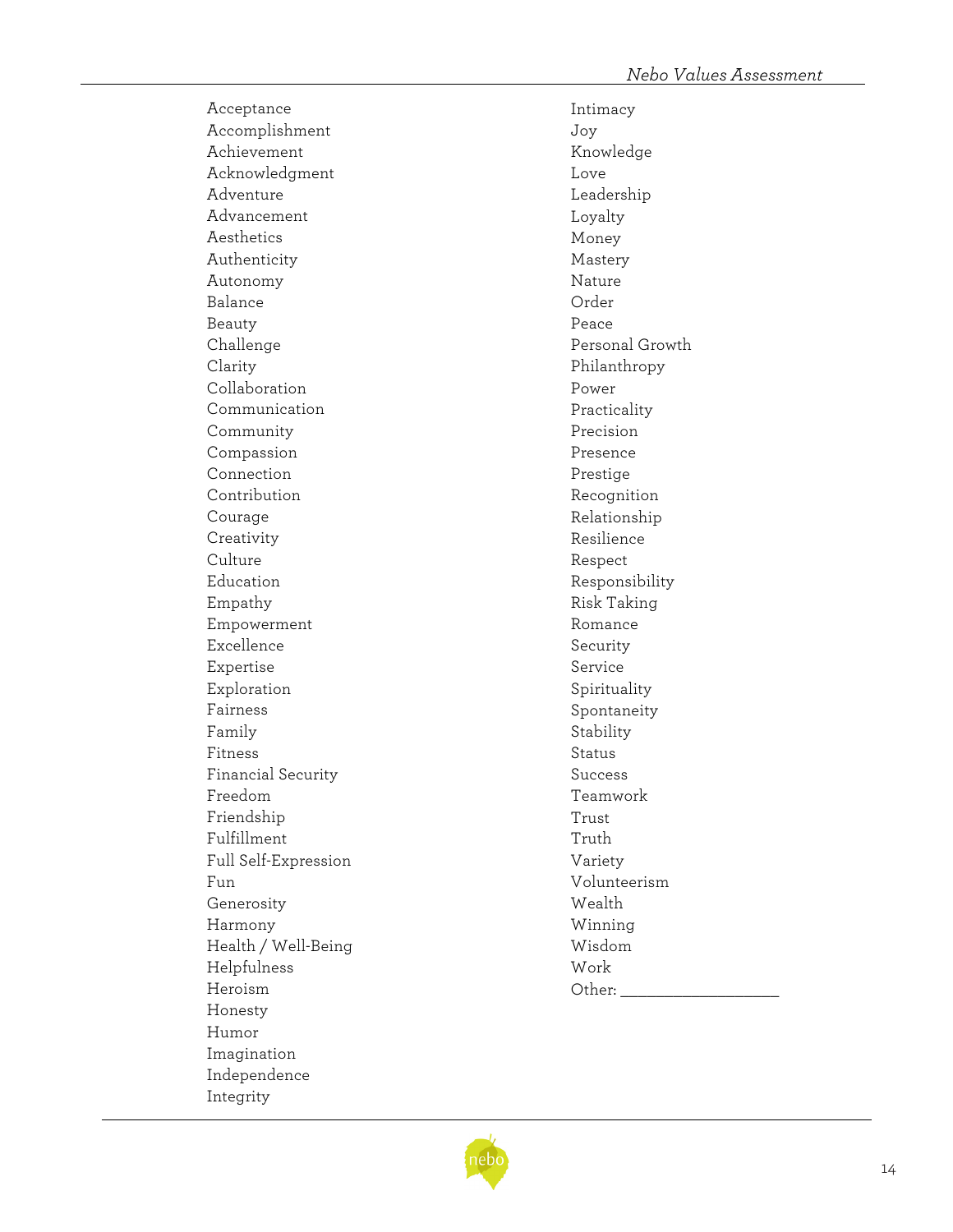

#### **DEMOGRAPHICS**

# **Cracking the Code That Stalls People of Color**

by Sylvia Ann Hewlett **JANUARY 22, 2014**

It's a topic which corporations once routinely ignored, then dismissed, and are only now beginning to discuss: the dearth of professionals of color in senior positions. Professionals of color hold only 11% of executive posts in corporate America. Among Fortune 500 CEOs, only six are black, eight are Asian, and eight are Hispanic.

Performance, hard work, and sponsors get top talent recognized and promoted, but "leadership potential" isn't enough to lever men and women into the executive suite. Top jobs are given to those who also look and act the part, who manifest "executive presence" (EP). According to new CTI research (PDF), EP constitutes 26% of what senior leaders say it takes to get the next promotion. Yet because senior leaders are overwhelmingly Caucasian, professionals of color (African-American, Asian, and Hispanic individuals) find themselves at an immediate disadvantage in trying to look, sound, and act like a leader. And the feedback that might help them do so is markedly absent at all levels of management.

EP rests on three pillars: gravitas (the core characteristic, according to 67% of the 268 senior executives surveyed), an amalgam of behaviors that convey confidence, inspire trust, and bolster credibility; communication skills (according to 28%); and appearance, the filter through which communication skills and gravitas become more apparent. While they are aware of the importance of executive presence, men and women of color are nonetheless hard-pressed to interpret and embody aspects of a code written by and for white men.

CTI research finds that professionals of color, like their Caucasian counterparts, prioritize gravitas over communication, and communication over appearance. Yet, "cracking the code" of executive presence presents unique challenges for professionals of color because standards of appropriate behavior, speech, and attire demand they suppress or sacrifice aspects of their cultural identity in

COPYRIGHT © 2014 HARVARD BUSINESS SCHOOL PUBLISHING CORPORATION. ALL RIGHTS RESERVED. 2

15 Reprinted with permission from Harvard Business School Publishing Corporation. Additional copying or posting is an infringement of copyright. Please contact customerservice@harvardbusiness.org or 800-988-0886 for additional copies. customerservice@harvardbusiness.org or 800-988-0886 for additional copies.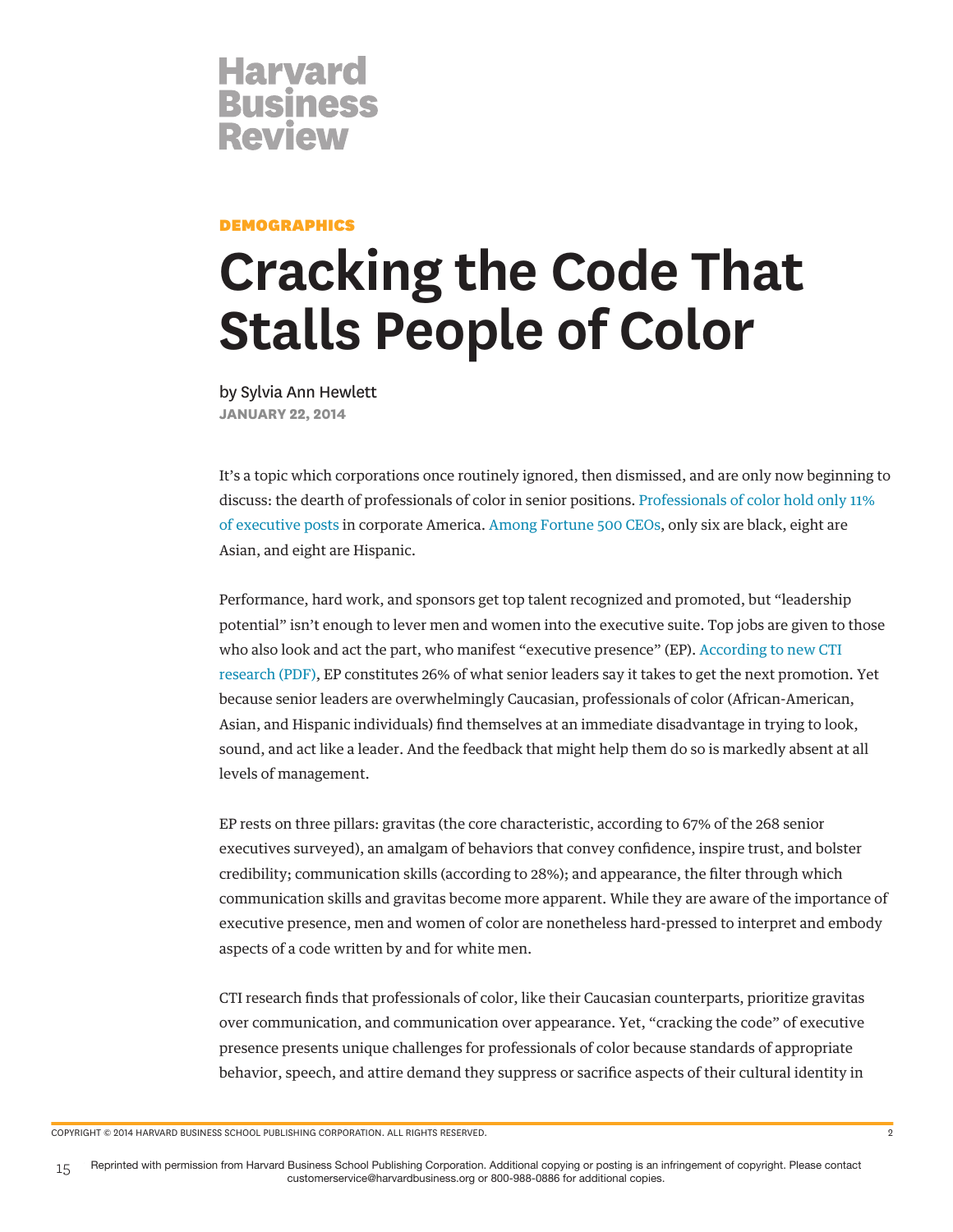order to conform. They overwhelmingly feel that EP at their firm is based on white male standards — African Americans, especially, were 97% more likely than their Caucasian counterparts to agree with this assessment — and that conforming to these standards requires altering their authenticity, a new version of "bleached-out professionalism" that contributes to feelings of resentment and disengagement. People of color already feel they have to work harder than their Caucasian counterparts just to be perceived "on a par" with them; more than half (56%) of minority professionals also feel they are held to a stricter code of EP standards.



EP further eludes professionals of color because they're not likely to get feedback on their "presentation of self." Qualitative findings affirm that their superiors, most of whom are white, hesitate to call attention to gravitas shortfalls and/or communication blunders for fear of coming across as racially insensitive or discriminatory. While sponsors might close this gap, specifically addressing executive presence issues with their high-potentials, CTI's 2012 research shows that professionals of color are much less likely to have a sponsor than Caucasians (8% versus 13%). When they do get feedback, they're unclear as to how to act on it, particularly if they were born outside the U.S. — a serious problem for corporations who need local expertise to expand their influence in global markets.

COPYRIGHT © 2014 HARVARD BUSINESS SCHOOL PUBLISHING CORPORATION. ALL RIGHTS RESERVED. 3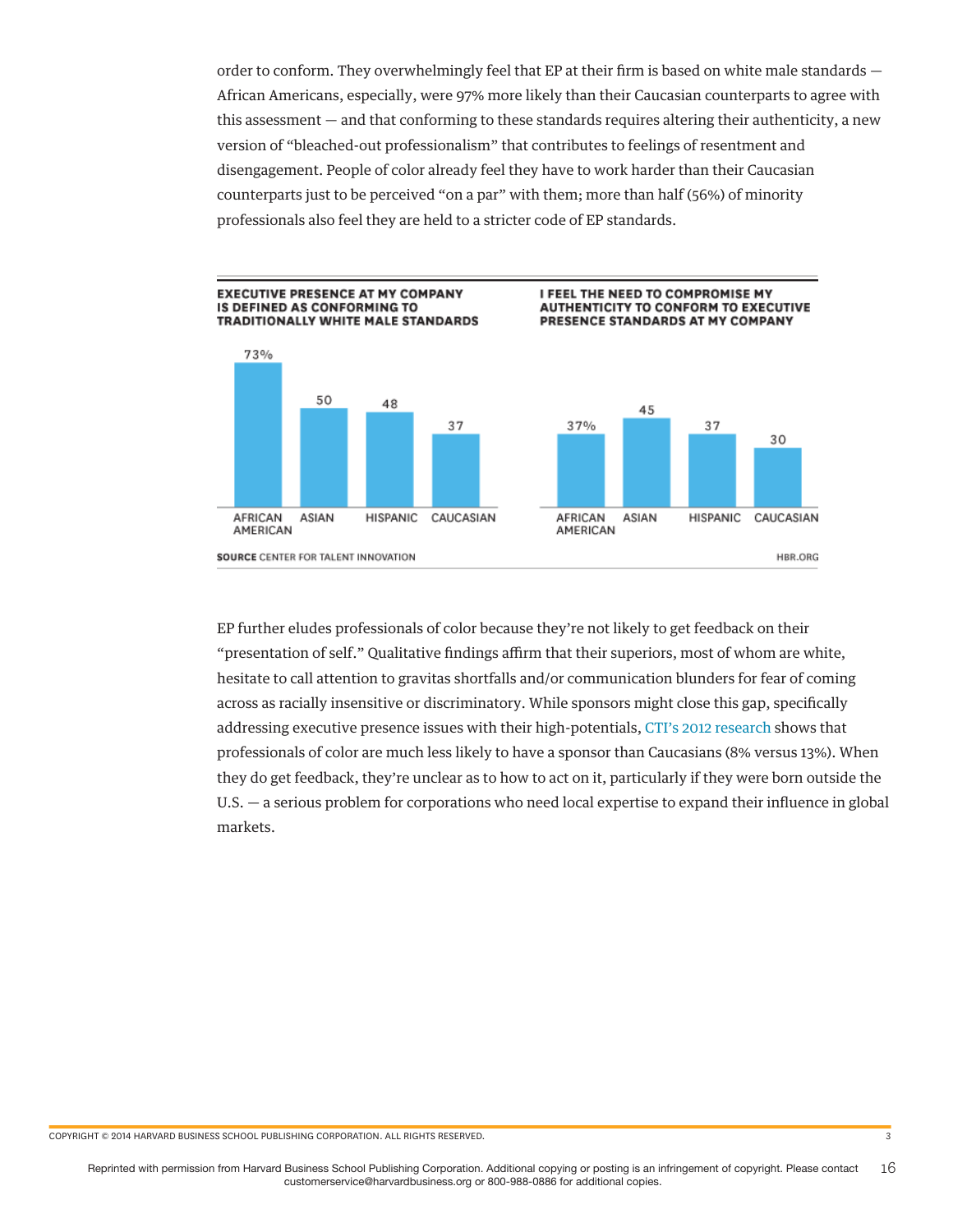

In short, because feedback is either absent, overly vague, or contradictory, executive presence remains an inscrutable set of rules for professionals of color — rules they're judged by but cannot interpret and embody except at considerable cost to their authenticity. Consequently, in a workplace where unconscious bias continues to permeate the corridors of power, and leadership is mostly white and male, professionals of color are measurably disadvantaged in their efforts to be perceived as leaders.

As America becomes more diverse at home and its companies are increasingly engaged in the global marketplace, winning in today's fiercely competitive economy requires a diverse workforce that "matches the market." Such individuals are better attuned to the unmet needs of consumers or clients like themselves. New research from CTI (PDF) shows, however, that their insights need a key ingredient to reach full-scale implementation: a cadre of equally diverse leaders. Yet the power of difference is missing at the top, just when it matters most.

*Editor's note: We updated the headline and body of this post January 23. The original post referred to professionals of color as "multicultural professionals." We regret having caused offense.*

**Sylvia Ann Hewlett** is the founder and CEO of the Center for Talent Innovation and the founder of Hewlett Consulting Partners LLC.

COPYRIGHT © 2014 HARVARD BUSINESS SCHOOL PUBLISHING CORPORATION. ALL RIGHTS RESERVED. 4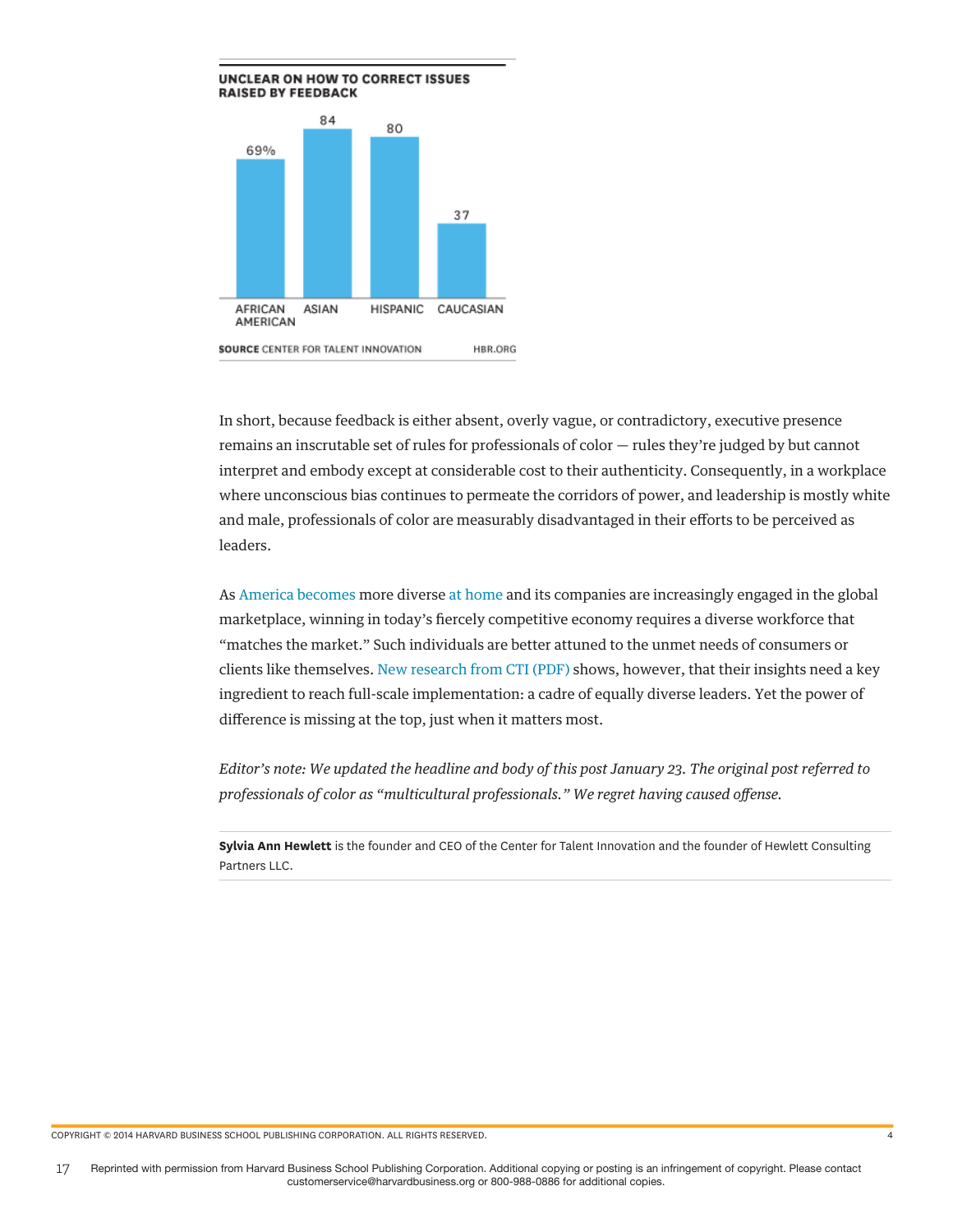### N. Cornell Boggs III

**Executive Vice President and General Counsel, Toys "R" Us, Inc.**



As Executive Vice President and General Counsel, Toys "R" Us, Inc., **Cornell Boggs** leads all legal, corporate governance and legislative matters for the company. He provides advice and counsel to the Leadership Team on a wide range of issues, including those focused on achieving the company's growth objectives. Boggs is a key advocate for the Toys "R" Us brand, ensuring the company's interests are represented in the many places around the globe where it does business. He also works

closely with the Board of Directors in his position as Corporate Secretary and serves as a member of the company's Global Leadership Team.

Boggs joined the company in 2017 from Dow Corning Corporation, where he served as senior vice president, general counsel, and corporate secretary. In that role, he oversaw teams in Asia, Europe, Latin America, and the U.S. and was responsible for Legal, Government Affairs, Compliance, and Ethics.

Prior to that, Boggs was chief responsibility and ethics officer for MillerCoors LLC, and group vice president and general counsel for the Coors Brewing Company. He also held senior level roles with major global companies including Tyco Plastics and Adhesives, Intel Corporation, Anheuser-Busch, and Monsanto, and spent two years with the Department of Justice in Washington, D.C.

Boggs has Juris Doctorate and bachelor's degree from Valparaiso University in Indiana. He serves on the boards of his alma mater, where he is Vice Chairman of the Audit Committee, as well as Thrivent Financial, a Fortune 500 financial services company. Boggs is also a member of the Executive Leadership Council, the preeminent membership organization committed to increasing the number of black executives in C-Suites, on corporate boards, and in global enterprises.

### Kim C. D'Abreu

**Principal Consultant, Diversity Dimensions Consulting & Leadership Coach, The Nebo Company**



As a leadership coach, **Kim D'Abreu** enables leaders to clarify their values and make courageous moves toward their own development. She specializes in coaching executives and leaders through transitions. She helps her clients identify and break free from limiting behavior patterns so they can activate action plans for bold, professional change.

D'Abreu is passionate about the intersection of culture, identity, and traditional leadership competencies and customizes strategic solutions to support her clients' business and career success. She has helped guide company leadership in structurally incorporating diverse thinking and experience into their management and program philosophy. D'Abreu is an entrepreneurial, dynamic, and resourceful executive with 25 years of experience within the education, healthcare, and non-profit sectors, and a reputation for managing the culture and complexities of academic environments. She has effectively developed tools, strategies, and resources focused on climate improvement and cultural competency as a means to promote success of diverse groups.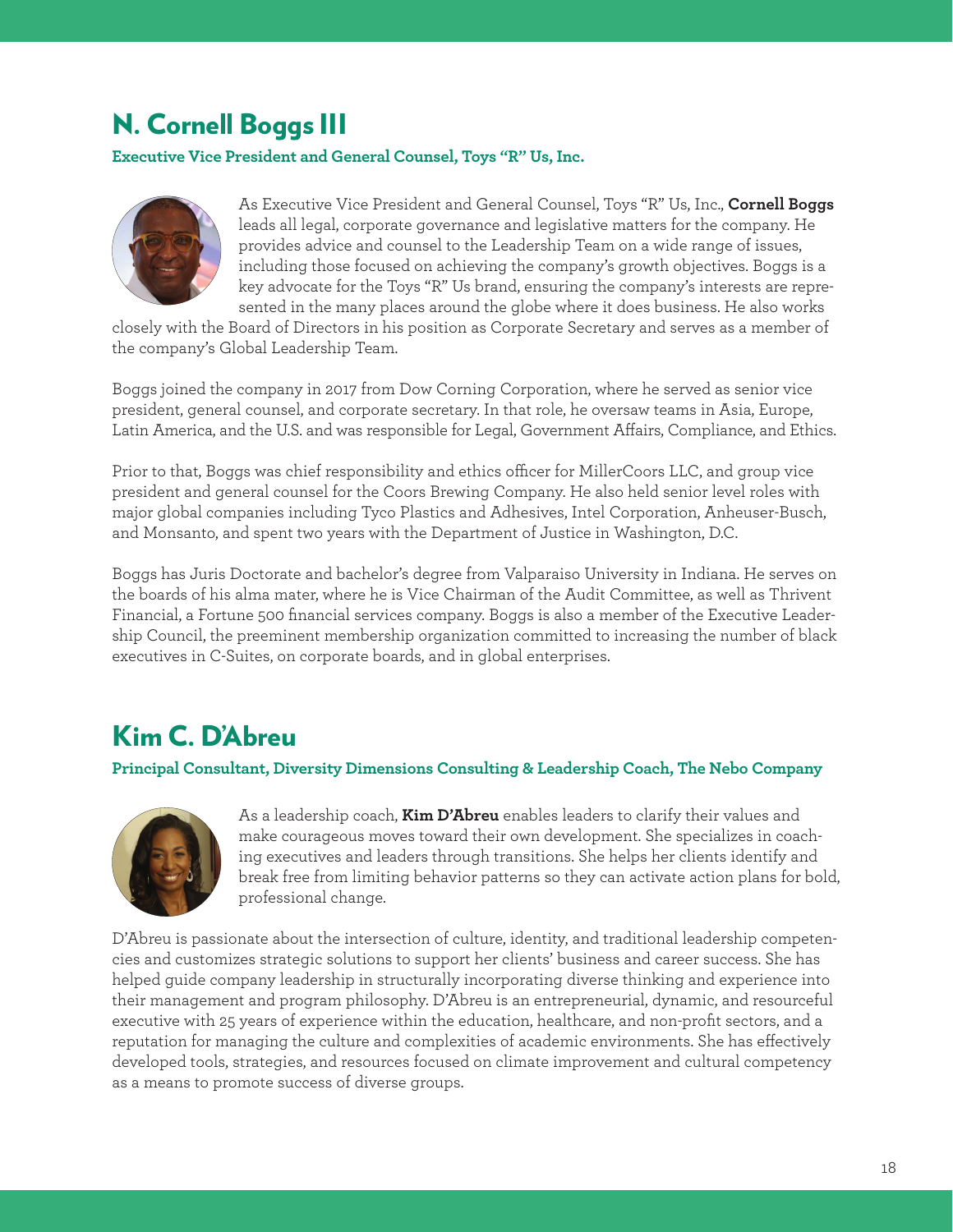D'Abreu has worked with major private philanthropic organizations including the Robert Wood Johnson Foundation, California Endowment, the W.K. Kellogg Foundation, and academic medical centers including SUNY Downstate Medical Center and Columbia University Medical Center. D'Abreu is now a full-time consultant and her client list includes: the Association of Public and Land-grant Universities, University of Pennsylvania, Association of Colleges of Nursing, Health Career Connection, Physician Education Association, and University of California, San Diego.

D'Abreu is a member of the International Coach Federation (ICF), Washington, D.C. chapter. She is certified in facilitation by the Leadership Strategies Institute. She obtained her Certificate in Leadership Coaching from Georgetown University and holds a Bachelor of Science degree from The Johns Hopkins University and a Master of Public Health degree from the Columbia University Mailman School of Public Health.

As a New York transplant living in Washington, D.C., D'Abreu spends her spare time exploring the arts, and enjoying her daughter and two cats Brook & Lynn.

### Katherine (Kate) Ebner

**Principal, CEO, Executive Leadership Coach, and Organizational Consultant, The Nebo Company**



**Kate Ebner** is a change leader, writer, business strategist, and leadership coach who is catalyzing conversations, forging connections, and creating opportunities to realize transformational change at this critical time in our history. She has spent the last two decades guiding change in corporations, educational institutions, non-profits, and associations—partnering with clients to realize transformational change by balancing her business and organizational expertise with her deep understanding

of the human elements of leadership. Ebner's work is grounded in her core belief that "we are the leaders we've been waiting for." In this spirit, she invites individuals from all walks of life to harness their creativity and talent and to call upon their best selves to focus on what matters most in their lives and at work.

Committed to encouraging the voices and leadership of women at work, at home, and in the world, Ebner is a founding partner of The Nebo Company and Nebo for Women, a program designed to transform the lives of women by sharing a new paradigm for working, leading, and living. In this capacity, Ebner leads retreats and special programs, using an innovative model for teaching women how to create shifts in their lives that ensure greater effectiveness and fulfillment.

Ebner is deeply committed to a peaceful and sustainable future. She has collaborated with Peace x Peace, The Soul of Money Institute, The Oneness-Family School, and other organizations dedicated to making a difference in the world. She and Partner Jan Kearce head the D.C. chapter of the Global Sufficiency Network, a national movement to help people live from sufficiency rather than scarcity.

In 2004, Ebner founded The Nebo Company with a vision of bringing innovative people, ideas, research, and methods together to crystallize visions for a better future and to make those visions real. Today, The Nebo Company continues to work for a peaceful and sustainable world by providing leadership development, coaching, and consulting services to leaders in the corporate, government, and non-profit sectors, as well as offerings for individuals and organizations who desire to design and step into a larger vision for their lives and work.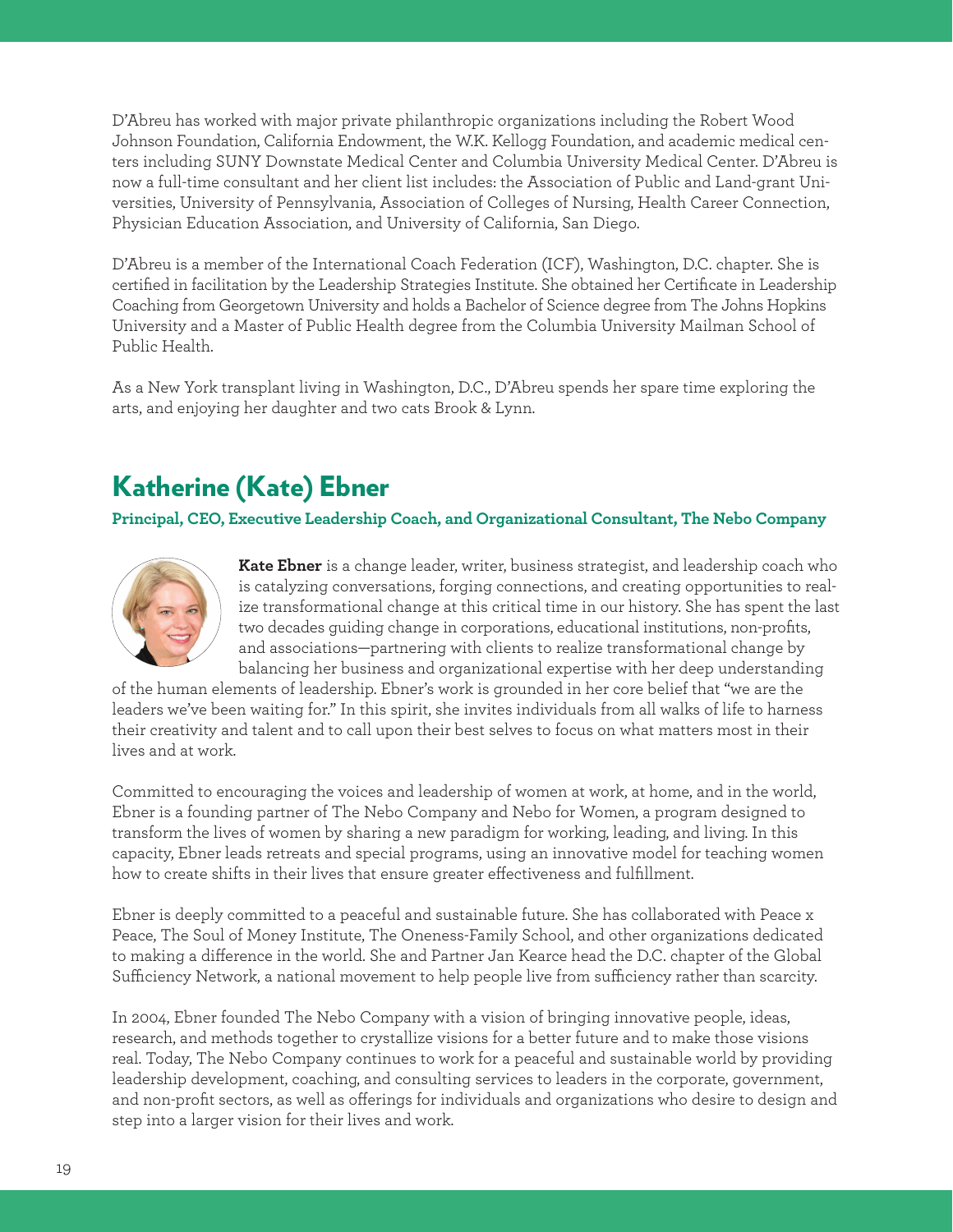Ebner is a member of the faculty and a Co-Director of Georgetown University's Leadership Coaching Program, a renowned certification program for coaches that approaches leadership coaching from an organization development perspective. Ebner has created an innovative coaching model for working with professionals to help them improve their work/life balance, delegation, prioritization, and self-mastery. Called "Coaching for Leverage," this approach addresses the common struggle with work-life balance and the stresses that often plague high achievers. Ebner's work on this subject is published in *On Becoming A Leadership Coach, a Holistic Approach to Coaching Excellence*. In 2010, along with colleague Lloyd Raines, Ebner presented a model for "Coaching for Sustainability" at the International Coach Federation (ICF) annual conference.

Ebner was the host of *Visionary Leader, Extraordinary Life* on VoiceAmerica Business.

Ebner lives in Chevy Chase, Maryland, with her husband, two children, and their English shepherd, Nyx.

### Susan (Susie) L. Lees

#### **Executive Vice President and General Counsel, Allstate Insurance Company**



**Susie Lees** is Executive Vice President, General Counsel, and Secretary of The Allstate Corporation. She leads Allstate's 1,400-person legal team to guide the company's business strategy, ensure sound compliance, and foster a healthy legal, legislative, and regulatory environment.

Lees joined Allstate in 1988 and has moved up through the ranks, holding a variety of leadership positions with increasing responsibility, most notably in her previous role as senior vice president and deputy general counsel for Allstate Financial. During her extensive tenure at Allstate, Lees led a multitude of complex initiatives, including the company's acquisition of American Heritage Life Insurance Company. While leading the corporate law division of Allstate's law and regulation department, she gained extensive experience working with business areas throughout the corporation. Earlier in her career, Lees built a foundation of business acumen through professional sales roles at Celanese Corp. and Exxon Chemical.

She has been a champion of solutions to key societal issues and serves on The Allstate Foundation Board of Trustees. Lees also serves on the boards of the National Network to End Domestic Violence, the National Association of Women Lawyers, Rand Institute for Civil Justice, and the Institute for Legal Reform.

Lees holds an A.B. degree in political science from Brown University and a J.D. from the University of Oklahoma College of Law.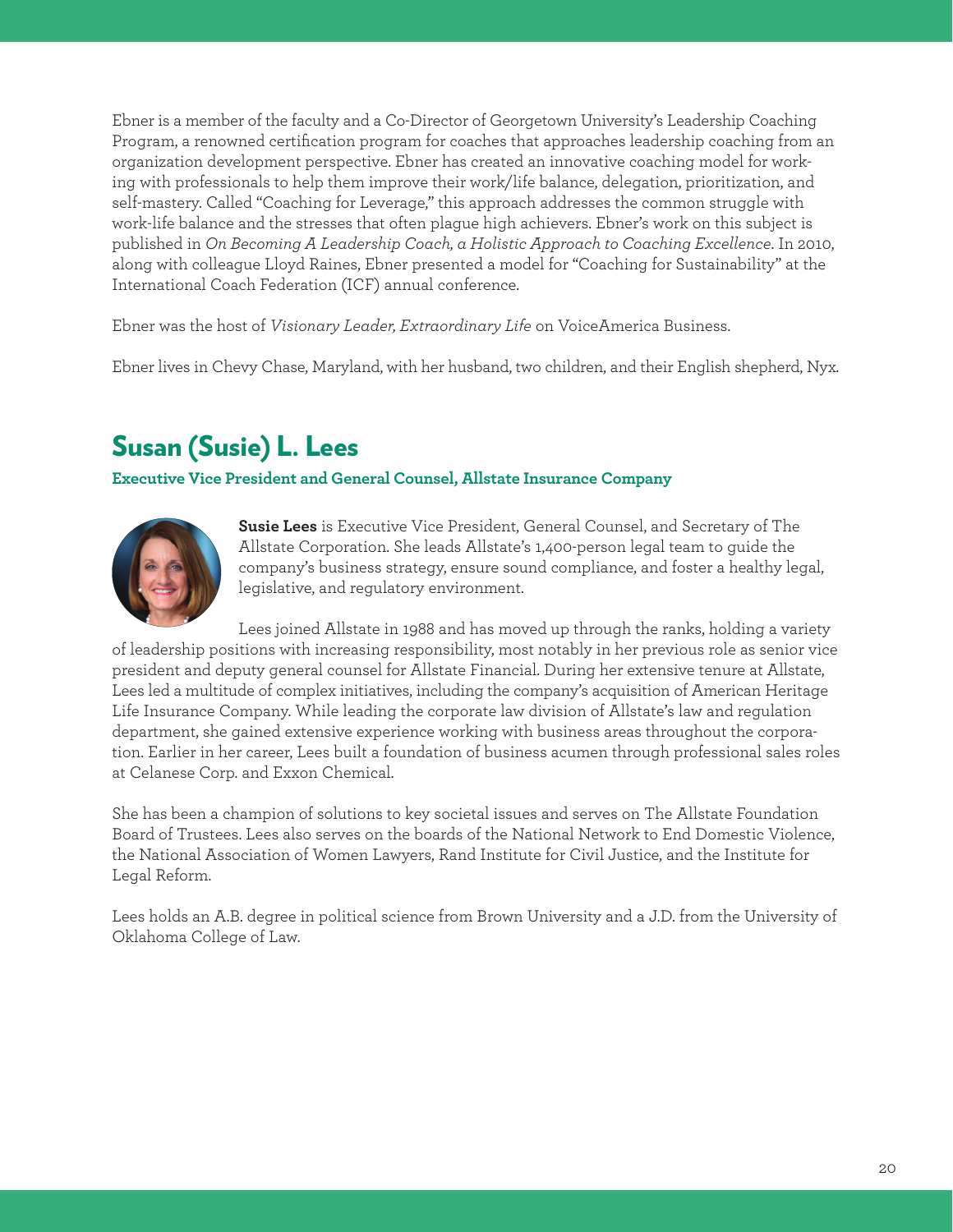### Lori L. Lorenzo

#### **Program Director, Leadership Council on Legal Diversity (LCLD)**



**Lori L. Lorenzo** is the proud mom of four kids: Amanda, 15; Mark, 12; Kyle, 9; and Ethan, 7. In her role with the Leadership Council on Legal Diversity (LCLD), she is responsible for supporting LCLD's efforts to promote diversity and inclusion among Member organizations, developing and managing LCLD's strategic programs, and promoting understanding of legal diversity issues generally.

Lorenzo has published several articles and is a frequent speaker on diversity with organizations including the American Bar Association, the National Association for Law Placement (NALP), and the Association for Legal Administrators, among others.

Lorenzo received her B.A. with honors from the University of Florida and her J.D. from Duke University School of Law. Before joining LCLD, her work experience included law practice in structured finance and securitization, small business ownerships (a martial arts company), and several years managing diversity initiatives for law schools.

### Jorge A. Mestre

#### **Managing Partner, Rivero Mestre LLP**



**Jorge Mestre** is the Managing Partner of Rivero Mestre LLP. He engages exclusively in a commercial litigation practice, including international arbitration and litigation. In *Chambers USA*, he has been praised for "his strategic sense and creative thinking in critical litigation matters" and characterized as "a brilliant litigator with the creative edge; he sees a tactical advantage in what seems like an intractable problem."

Among his many high-stakes matters, Mestre successfully represented a Chevron attorney in a case that was part of the \$100 billion, 18-year litigation over Chevron's alleged environmental damage in the Amazon. Rivero Mestre was honored by *The American Lawyer* as a winner of a Global Legal Award in the category of Global Dispute of the Year: U.S. Fraud Litigation, for its work on the case. As part of the defense, a series of U.S. discovery proceedings were commenced that ultimately resulted in the Second Circuit ordering the production of more than 600 hours of outtakes (the most ever to be ordered in U.S. history) from *Crude*—a film about the litigation. *The Wall Street Journal* has called the case the "Legal Fraud of the Century."

A seasoned practitioner, Mestre has litigated cases through trial in both federal district court and Florida state court and has handled appeals before numerous state and federal courts. What's more, Mestre has litigated domestic and international arbitration matters in both English and Spanish, including an arbitration victory in Spanish. He has served as a party-appointed arbitrator in cases administered by the International Chamber of Commerce, American Arbitration Association, International Center for Dispute Resolution, and an ad hoc international arbitration—experiences that give him a valuable understanding of how arbitration tribunals work. Reflecting the excellent reputation he enjoys in the community, Florida state-court judges have appointed Mestre as a Receiver and as an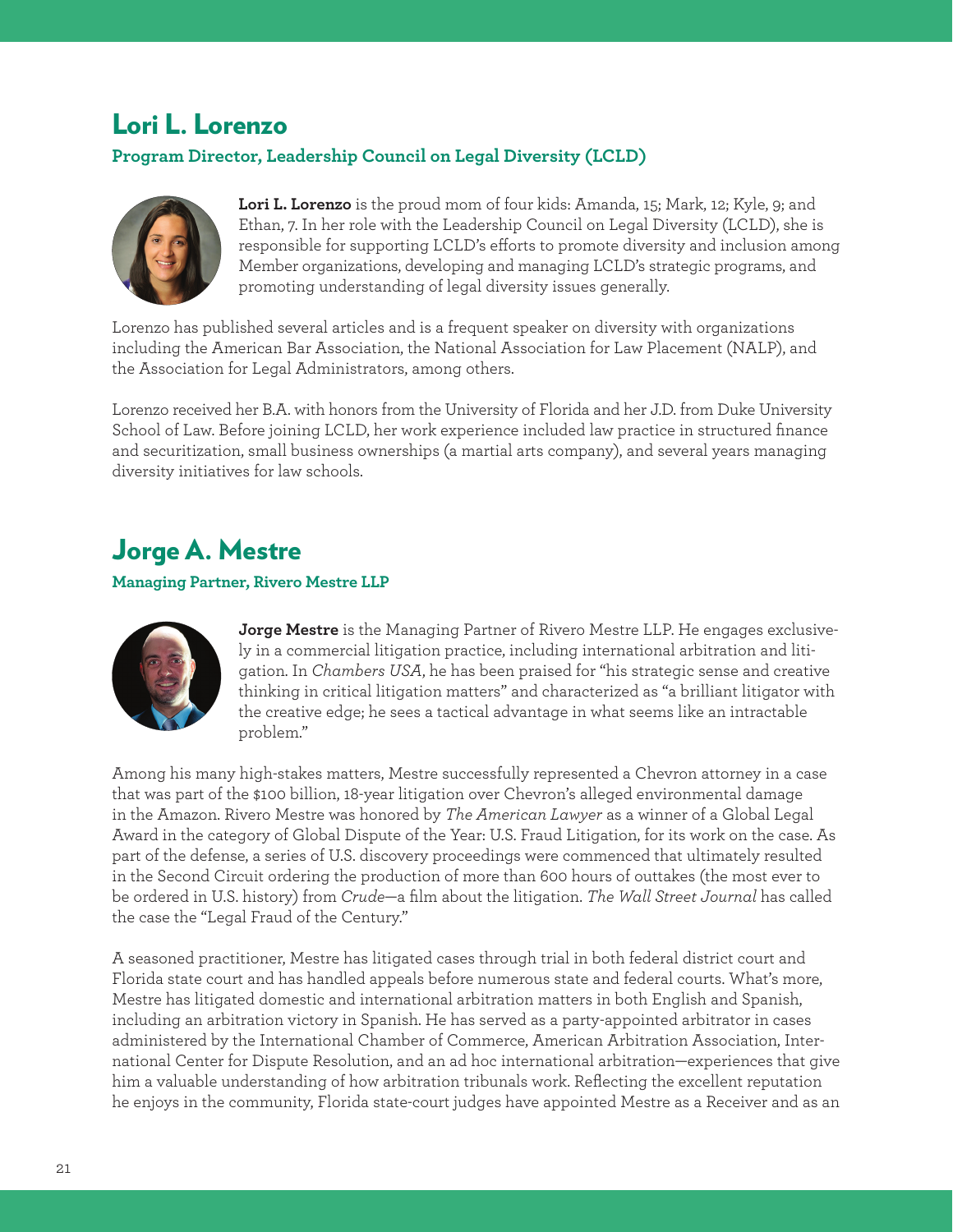#### Assignee for the Benefit of Creditors.

Knowing that the rules of civil procedure are fundamental to his litigation practice, Mestre served on both the Florida Bar's Civil Procedure Rules Committee and its Federal Rules Standing Committee. As an example of his many publications, he has authored several chapters in The Florida Bar's Civil Practice Before Trial Manual—Jurisdiction (four times); Injunctions (twice); Third-Party Practice (twice); Comparative Fault (twice); and Settlement (once). He has served in various leadership positions within the American Bar Association and is a member of the Board of Directors of the Hispanic National Bar Foundation. He is a member of the bars of Florida, New York, Washington, D.C., and many federal courts.

Mestre earned an LL.M. in securities and financial regulation, with distinction, from the Georgetown University Law Center. He earned his J.D., *cum laude*, from Florida State University School of Law, where he served as the articles and notes editor of the *Journal of Land Use and Environmental Law*, and received the Local Government Law Book Award. Mestre earned his B.A. in financial management from the Catholic University of America.

### Jodi J. Schwartz

#### **Partner, Tax, Wachtell, Lipton, Rosen & Katz**



**Jodi J. Schwartz** focuses on the tax aspects of corporate transactions, including mergers and acquisitions, joint ventures, spin-offs, and financial instruments. Schwartz has been the principal tax lawyer on numerous domestic and cross-border transactions in a wide range of industries. She was elected Partner in 1990.

Schwartz received her B.S. in economics *magna cum laude* from the University of Pennsylvania in 1981, her M.B.A. from the University of Pennsylvania (Wharton School) in 1984, her J.D. *magna cum laude* from the University of Pennsylvania Law School in 1984, and her LL.M. in

taxation from the New York University Law School in 1987.

Schwartz is recognized as one of the world's leading lawyers in the field of taxation, including being selected by *Chambers Global Guide to the World's Leading Lawyers*, *Chambers USA Guide to America's Leading Lawyers for Business*, *International Who's Who of Business Lawyers,* and as a tax expert by Euromoney Institutional Investor Expert Guides. In addition, she is a member of the Executive Committee and past chair of the Tax Section of the New York State Bar Association, and also is a member of the American College of Tax Counsel.

Schwartz serves on the board of the American Jewish Joint Distribution Committee, the Jewish Board of Family and Children's Services, the Jewish Community Project of Lower Manhattan, and serves on the Board of Overseers of the University of Pennsylvania Law School. Schwartz lives in Manhattan with her husband, son, and daughter.